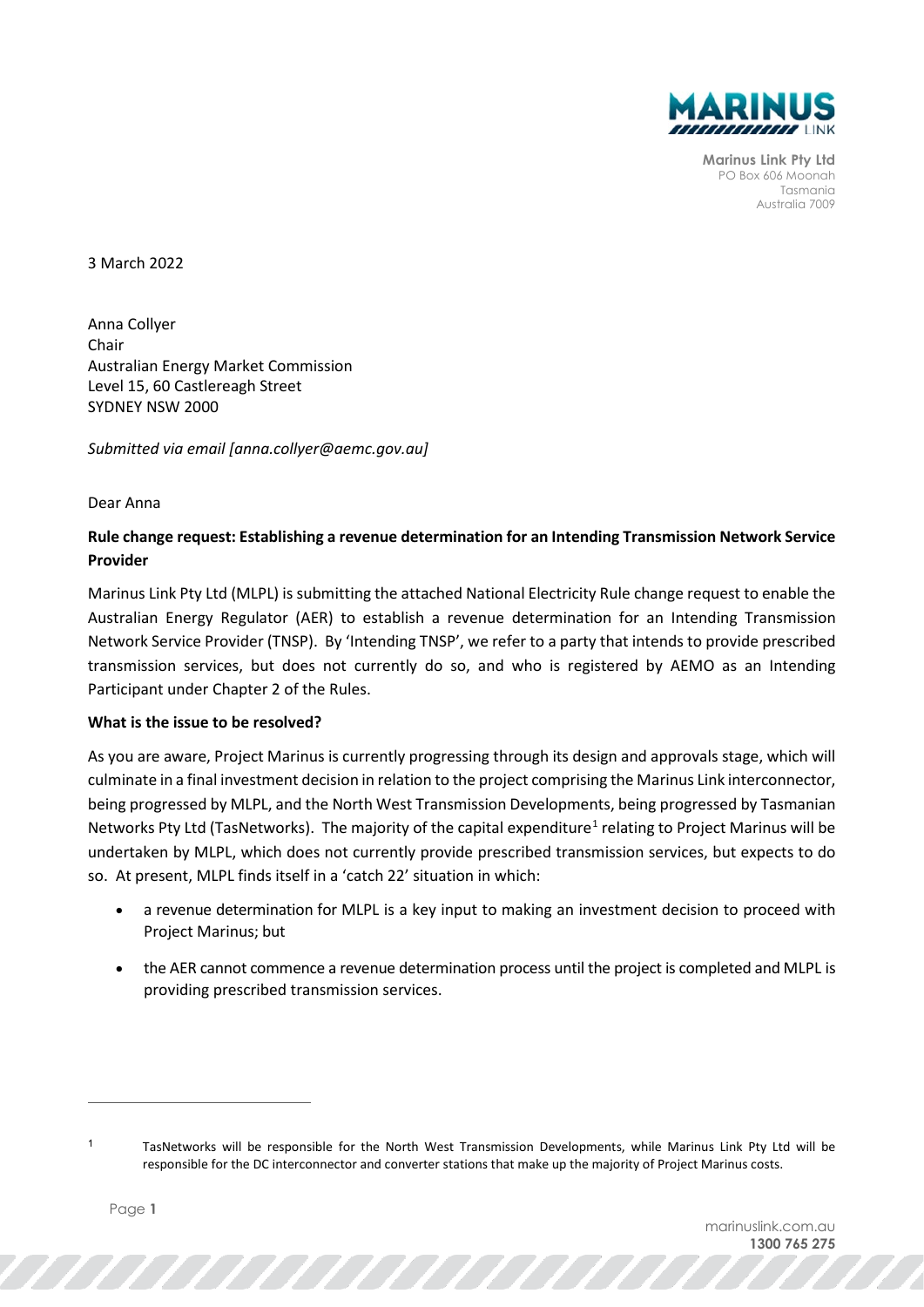Certainty in relation to the future revenue stream is a key pre-requisite to making a final investment decision to proceed with the project through to construction. More specifically, a major infrastructure project such as Project Marinus could not obtain project financing through capital markets if there is no certainty regarding its future revenue stream. For example, providers of equity and debt financing will want to assess the risk that the actual costs of completing the project will be higher than the AER's subsequent assessment of the project's regulatory asset base. As MLPL's project costs are likely to be in the order of \$3 billion (\$2021), the magnitude of the potential shortfall in the regulatory asset base could be highly material. If the AER's view on the regulatory asset base is unknown, commercial investors will not be willing to fund the project because the risk of financial loss would be too great.

The issue being addressed in this Rule change proposal is a separate and independent matter to transmission cost allocation. Transmission cost allocation is currently under consideration by a number of stakeholders and, if a pricing Rule change is ultimately required, it would be the subject of a separate and independent Rule change proposal.

## **We are seeking a standard application of Chapter 6A**

The above observations do not imply that MLPL is seeking 'special treatment' in the application of the revenue setting arrangements in Chapter 6A. On the contrary, MLPL's view is that the existing Chapter 6A provisions should apply in its standard form to MLPL. Therefore, the revenue setting process and timetable would be unchanged from the current arrangements in the Rules.

The Rule change that MLPL is proposing would enable Chapter 6A to apply to an 'Intending TNSP', so that a revenue determination can be made in advance of the final investment decision for projects such as Project Marinus. For providers of finance, this change is significant because it would, amongst other things, reveal the AER's assessment of the regulatory asset base. More broadly, it would provide certainty regarding the ability of MLPL to earn regulated revenue and the timing of that revenue recovery.

The proposed Rule change would enable the AER to undertake a revenue determination for an entity that does not presently provide prescribed transmission services, but is expected to do so. We have proposed criteria that the AER would apply to assess whether the entity seeking a revenue determination is reasonably likely to provide prescribed transmission services during the regulatory control period nominated by that entity. The purpose of these criteria is to minimise the risk that the AER will be required to conduct revenue determinations unnecessarily.

As explained in the attachment, our view is that relatively modest drafting changes are needed to allow Chapter 6A to apply to Intending TNSPs. A key aspect of the Rule change is to enable an Intending TNSP to activate the Chapter 6A process by submitting an application to the AER, which would explain why the revenue determination is being requested and setting out the proposed timetable for the review. The draft Rule requires that the timetable must be consistent with the existing Chapter 6A process, so that stakeholders are afforded the same engagement and consultation opportunities.

Evidently, the start date for the process and the proposed commencement of the regulatory control period are matters that should be addressed in the application, and assessed by the AER. If the timetable is accepted by the AER, the existing Chapter 6A building block process for determining the maximum allowed revenue would apply. In this regard, the proposed Rule also requires the AER to conduct the review in accordance with the accepted timetable by, for example, making a request for the Revenue Proposal to be submitted in accordance with the timeframes specified in clause 6A.10.1(a)(2).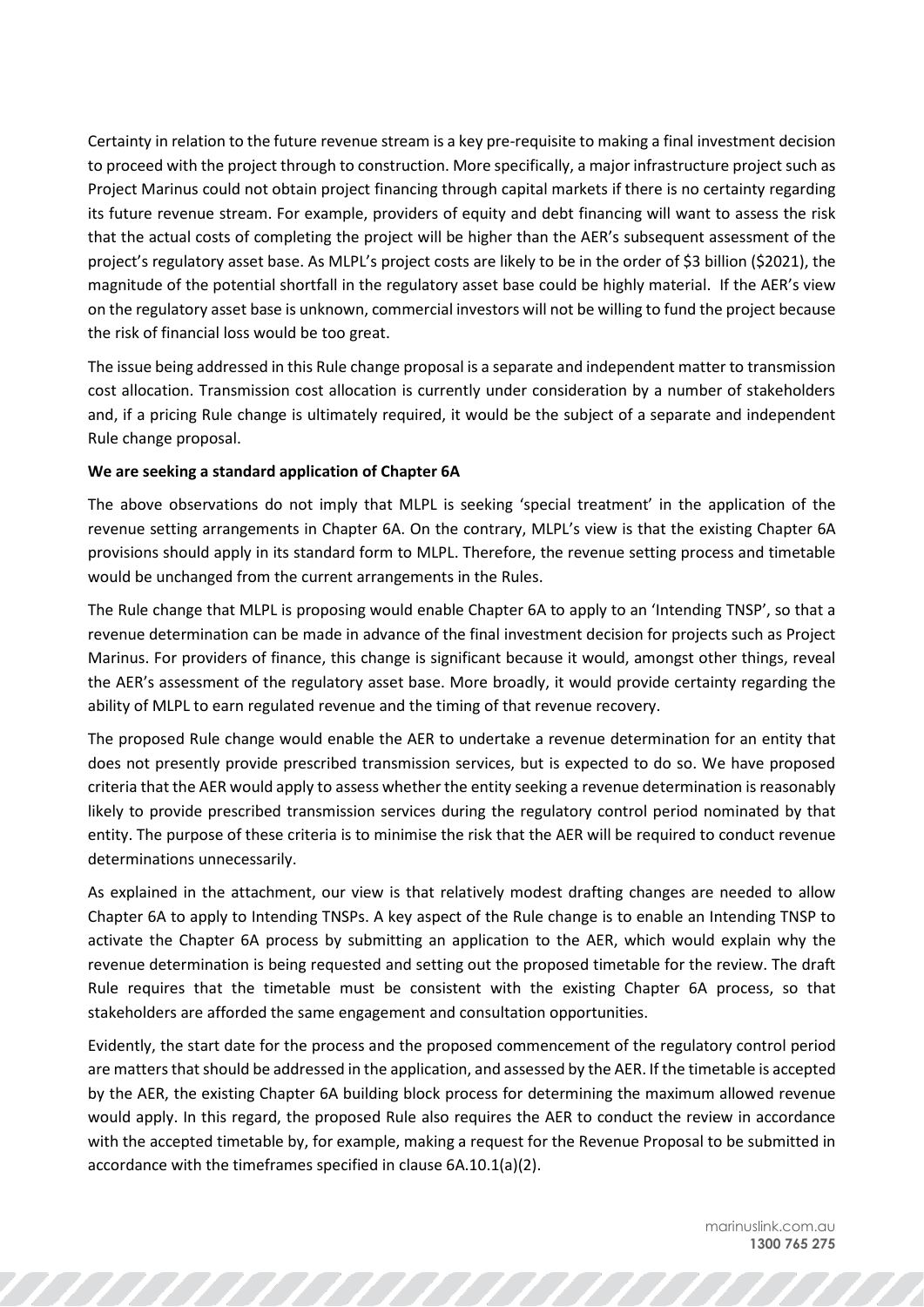## **Regulatory asset base**

As already noted, our position is that a standard revenue setting process should apply to Intending TNSPs, so that they are treated no more or less favourably than any other TNSP. In conducting our review of Chapter 6A for the purposes of this Rule change proposal, however, MLPL became aware of an interpretation issue that may arise in relation to the existing Chapter 6A drafting in clause  $S6A.2.1(d)(2)$ , which relates to establishing the regulatory asset base for a new entity, such as MLPL.

We have therefore proposed an additional clarifying clause which has the effect of confirming that expenditure incurred prior to the commencement of the first regulatory period should be included in the regulatory asset base, providing that it is prudent and efficient. Our view is that this clarifying clause is consistent with the intention of the existing Rules provisions.

## **National Electricity Objective and Revenue and Pricing Principles**

Our view is that the proposed Rule change would advance the National Electricity Objective. Specifically, as Project Marinus has satisfied the regulatory investment test and has been identified as an actionable Integrated System Plan (ISP) project by AEMO's draft 2022 ISP, it is expected to deliver substantial net market benefits. Evidently, these benefits could not be achieved if Project Marinus is unable to be financed. Our view is that a revenue determination is a pre-requisite for obtaining finance from the capital markets (and ultimately proceeding with the project), and a revenue determination for a new TNSP cannot be made under the existing Rules.

We are aware that the Commission is required to consider the Revenue and Pricing Principles in the National Electricity Law in assessing this Rule change proposal. These principles are drafted with reference to existing regulated network service providers and, therefore, tend not to apply to this proposed Rule change which concerns Intending TNSPs.

Notwithstanding this observation, we note that the proposed Rule change addresses the 'economic costs and risks of the potential for underinvestment in the transmission system', in accordance with section 7A(6) of the National Electricity Law. Our Rule change proposal does not raise any issues in relation to the remaining Revenue and Pricing Principles. As a general observation, however, we note that the Rule change would apply Chapter 6A in a standard form to Intending TNSPs and, as such, will achieve outcomes that are consistent with the Revenue and Pricing Principles.

## **Is a Rule change necessary?**

In preparing this Rule change proposal and discussing the issues with the AER, we have given careful consideration to whether the Rule change is required. In particular, under the existing Rules provisions relating to 'Intending Participants' the AEMC recently approved amendments to AEMO's Schedule of Rights & Obligations of Intending Participants so that Chapter 6A applies to Intending TNSPs, in accordance with clause 2.7(d) of the Rules. This amendment means that the rights and obligations that apply to a registered TNSP under Chapter 6A also apply to Intending Participants.

However, based on our discussions with the AER, our understanding is that this amended Schedule is not capable of imposing obligations on the AER to conduct a revenue determination under Chapter 6A, and therefore cannot address the timing issues associated with MLPL needing a determination prior to a final investment decision.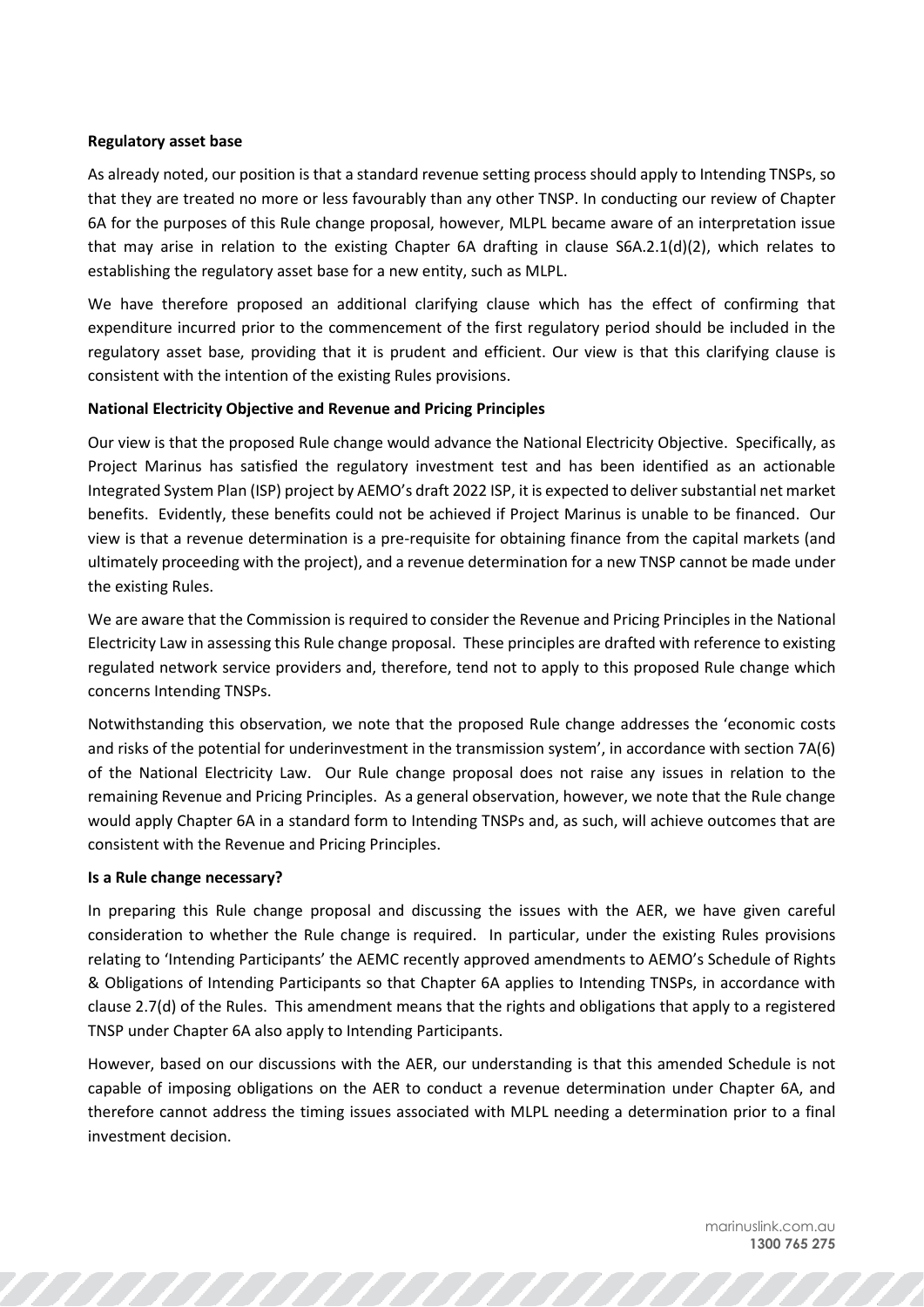This amendment to the Schedule under clause 2.7(d) does not resolve the 'catch 22' issue described above, as the AER is still unable to commence the revenue determination process prior to MLPL providing prescribed transmission services. As a result of our discussions with the AER, therefore, we have concluded that a Rule change is required.

## **Treatment as a non-controversial Rule**

In making this Rule change request, we note that it is entirely procedural in nature as it only seeks to allow the existing Chapter 6A provisions to be applied to an Intending TNSP. Furthermore, the proposed Rule change essentially gives effect to AEMO's rationale for this suggested amendment to the existing Schedule of Rights & Obligations of Intending Participants.

Under the National Electricity Law, a 'non-controversial Rule' means a Rule that is unlikely to have a significant effect on the National Electricity Market. In our view, the timely application of the Chapter 6A provisions will not have a significant effect on the National Electricity Market, other than to promote efficient transmission investment in accordance with the National Electricity Objective. Accordingly, we request that the Commission treats the proposed Rule change as non-controversial, recognising that it does not necessarily follow that the Commission will adopt an expedited Rule change process.

## **Additional explanatory information to assist the Commission and stakeholders**

To further assist the Commission and stakeholders, we have provided a clause-by-clause explanation of the rationale for the proposed Rule as Attachment 1 to the Rule change proposal. Our intention in providing this additional information is to provide the clearest explanation as to why each amendment is being proposed.

In addition to providing a clause-by-clause explanation, we have also included a 'Q&A briefing' as Attachment 2, to address specific questions that may be raised by the Commission or stakeholders. While we consider that each of the matters raised in the Q&A briefing are addressed in the main body of our Rule change proposal, our view is that this presentation should further assist the Commission and stakeholders in understanding the scope and purpose of the proposed Rule change, which are limited.

## **Timing and next steps**

We appreciate that the Commission is extremely busy at present in undertaking reviews and considering various Rule change proposals, including those arising from the Energy Security Board's recent reforms. In relation to the timing of this Rule change, however, the AER cannot commence the revenue determination process for Marinus Link Pty Ltd until the new Rule is made. It would therefore be helpful if the Rule determination could be made by mid-2022.

We look forward to working with you and your team in relation to this Rule change request. Any questions on this Rule change request should be directed to Heath Dillon, Executive Manager Customer and Revenue, at heath.dillon@marinuslink.com.au.

Yours sincerely

BESClark

**Bess Clark Chief Executive Officer**

marinuslink.com.au **1300 765 275**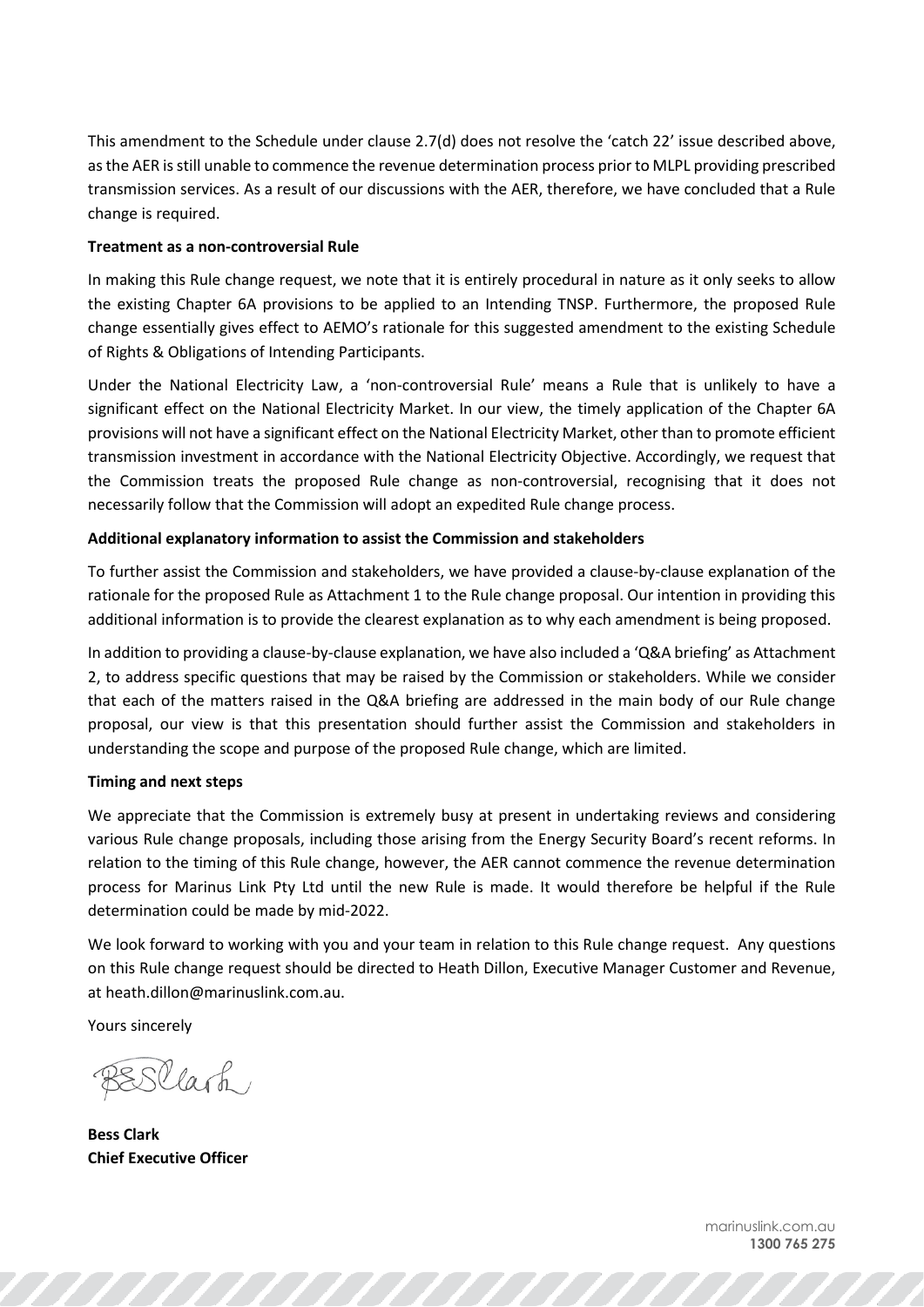

**Marinus Link Pty Ltd**

PO Box 606 Moonah Tasmania Australia 7009

# **Rule change request: Establishing a revenue determination for an Intending Transmission Network Service Provider**

## **1. Statement of the issues to be addressed**

Chapter 6A of the Rules sets out the revenue determination process for Transmission Network Service Providers (TNSPs) that provide prescribed transmission services. However, Chapter 6A cannot apply to an 'Intending TNSP', being an entity that does not currently provide those services but expects to do so, and who is registered by AEMO as an Intending Participant under Chapter 2 of the Rules.

In the absence of a Rule change, the AER is unable to make a revenue determination for MLPL in respect of the Marinus Link interconnector and supporting assets that will form part of Project Marinus. This is because MLPL will only provide prescribed transmission services once Project Marinus is commissioned and therefore will only be able to register as a TNSP at that time. Clause 6A.2.1 of the Rules places a duty on the AER to make transmission determinations, but only in respect of registered TNSPs. Furthermore, the procedural provisions for submission of Revenue Proposals set out in clause 6A.10.1 of the Rules only apply to TNSPs. Therefore, under the existing Rules, the AER does not have the power to make a revenue determination for an Intending TNSP.

Project Marinus is currently progressing through its design and approvals phase, which will conclude with a final investment decision. However, MLPL may be unable to reach a final investment decision without first knowing the outcome of the AER's revenue determination, which is a key driver of the project's commercial viability.

Specifically, providers of debt and equity finance will want to understand the AER's assessment of the project's regulatory asset base (amongst other things) before committing to the project, as this parameter is a key determinant of the financial viability of the project from the perspective of investors. Furthermore, prospective debt and equity holders would also want to have confidence in the project's revenue profile and the cash flow projections for the project before committing project funding. This information cannot be known to the required level of certainty in the absence of a revenue determination.

As the current Rules do not allow the AER to make a revenue determination for an Intending TNSP, it fails to provide the revenue certainty required by a new entrant in order to finance the project through the capital markets. This is not an issue faced by existing TNSPs who can access the contingent project mechanism under an existing regulatory determination.

This uncertainty adversely affects the efficient and timely delivery of Project Marinus, contrary to the National Electricity Objective. Similar issues would apply to any future Intending TNSP that requires a revenue determination before proceeding with a final investment decision.

We recognise that transmission cost allocation remains an outstanding issue for Project Marinus; however this Rule change proposal is independent of any potential changes to transmission cost allocation arrangements.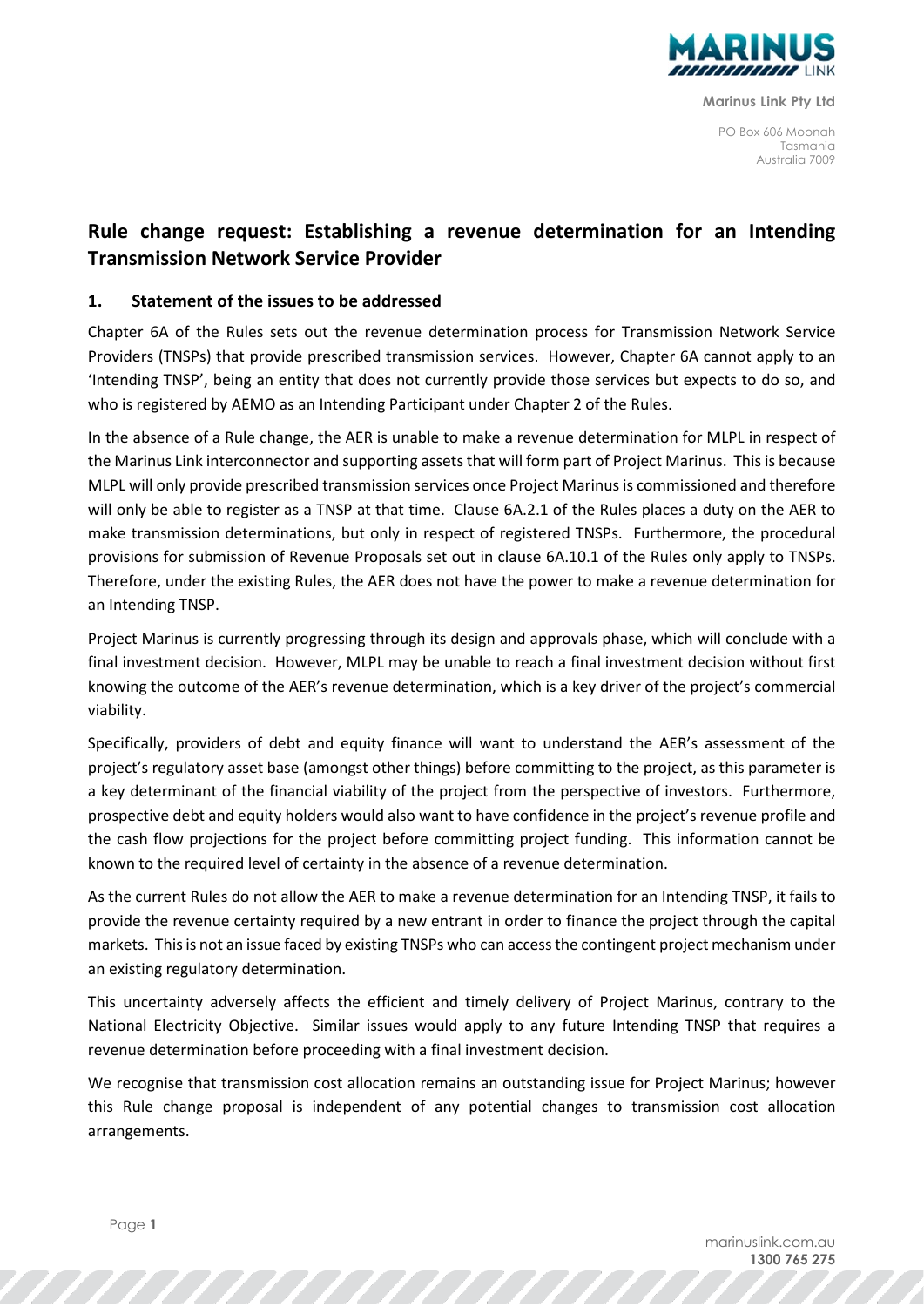Commencement and application of the revenue determination process for MLPL in order to achieve confidence in the total revenue stream, and how important matters such as capital expenditure and the regulatory asset base will be treated, is the subject of this Rule change and is a separate and independent matter to transmission cost allocation. The important matter of transmission cost allocation is currently under consideration by a number of stakeholders and, if a Rule change is ultimately required, it would be the subject of a separate and independent Rule change proposal.

## **2. Description of the proposed Rule change**

The proposed Rule change amends Chapter 6A to enable the AER to make a revenue determination for an Intending TNSP, who is registered by AEMO as an Intending Participant under Chapter 2 of the Rules. It must be emphasised that the standard Chapter 6A process would then apply to the Intending TNSP, without amendment. Similarly, the Intending TNSP would be subject to the AER's guidelines and schemes. The proposed Rule change achieves this outcome by requiring references to 'TNSP' or 'NSP' to be read as referring to 'Intending TNSP'.

In order to activate the Chapter 6A revenue setting process, the proposed Rule requires the Intending TNSP to submit an application to the AER specifying the proposed timetable for its revenue determination, including the proposed regulatory control period. The Intending TNSP's proposed timetable must comply with the standard revenue determination process in Part E of Chapter 6A. The Intending TNSP is also required to explain why it expects to provide prescribed transmission services during the proposed regulatory control period.

The proposed Rule only requires the AER to make a revenue determination if it is satisfied that the proposed timetable is reasonable in the circumstances and accords with the standard revenue setting process in Chapter 6A. If the AER is not satisfied that the timetable is reasonable, it may propose an alternative timetable or reject the application, setting out its reasons. The purpose of these provisions is to ensure that the AER is not required to undertake revenue determinations unnecessarily, while also addressing the issues described in the previous section.

The proposed Rule does not specify a particular timeframe prior to the proposed regulatory period for an Intending TNSP to submit an application to the AER. Whilst an Intending TNSP could submit an application to the AER at any time, the proposed timetable included in the application must comply with the Chapter 6A process. Therefore, to obtain a revenue determination for the proposed regulatory period, the Intending TNSP would need to submit the application at such a time that allows for the full Chapter 6A revenue determination process, and associated timeframes, to be fulfilled.

Furthermore, the proposed Rule allows the AER to consider whether the proposed timetable is reasonable. In considering the question of reasonableness, the AER is likely to consider the impact on its resources in conducting a revenue determination particularly if the request is made at short notice. Rather than mandating a fixed minimum gap between the application and the commencement of the revenue determination process, our view is that it is better to provide the AER with some discretion in relation to this issue, having regard to all the relevant circumstances. As already noted, the principal point is that the timetable must conform with the standard process in Part E of Chapter 6A and our view is that it this requirement that should be mandated in the Rules, with other timing matters to be left to the AER's assessment of what is reasonable in that particular case.

As a housekeeping matter, the proposed Rule also requires the AER to conduct the revenue determination in accordance with the agreed timetable.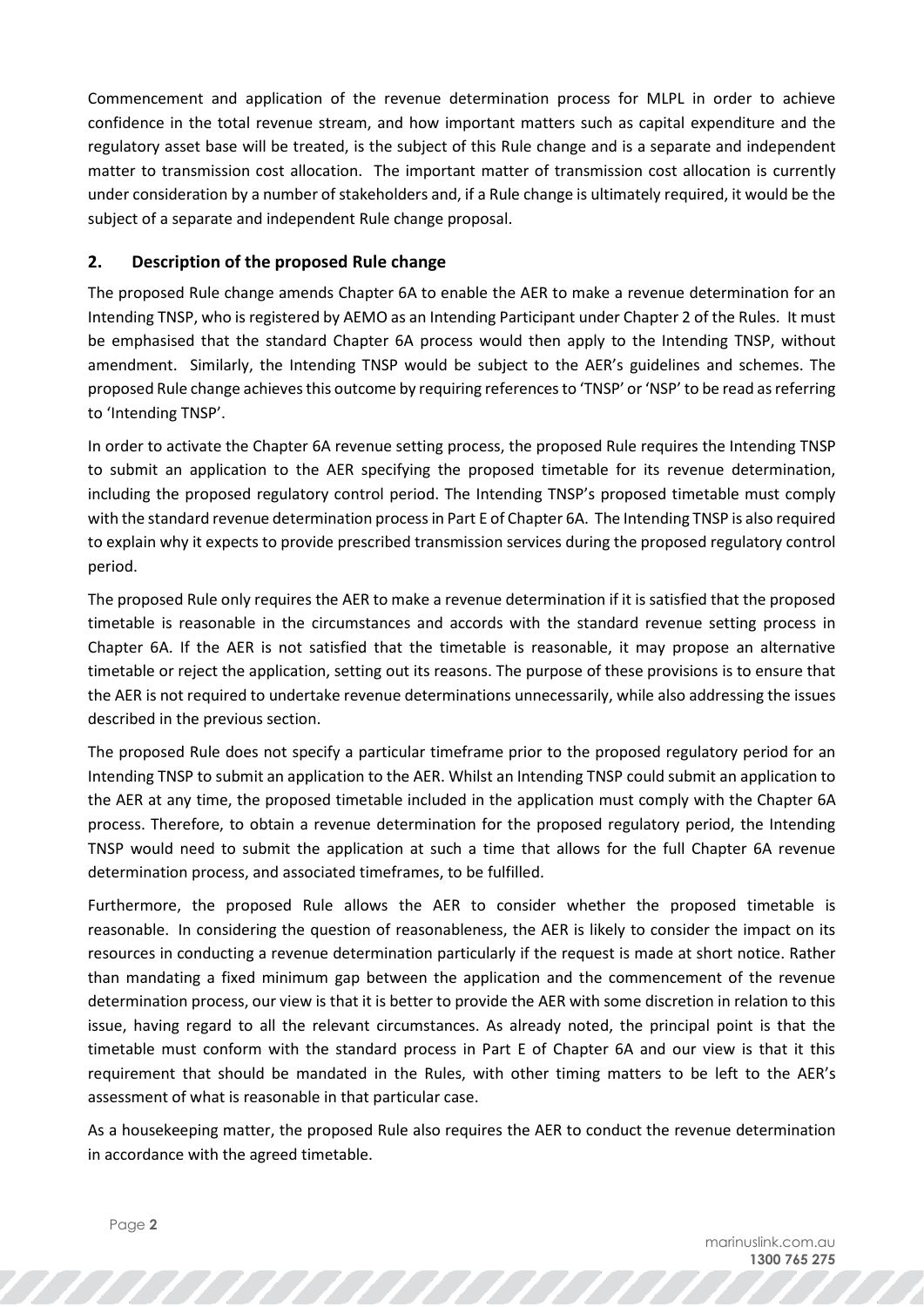Evidently, as this provision applies in circumstances where the AER has accepted the timetable, it is uncontroversial that the AER should then apply the determination process in accordance with that timetable. From MLPL's perspective, the proposed clause provides assurance that the revenue determination process will proceed in accordance with the overall project timeframes, including the proposed final investment decision.

The proposed Rule also clarifies that in making a revenue determination, the Intending TNSP should be treated as if it will provide prescribed transmission services at the commencement of the relevant regulatory control period. This provision allows the AER to make a revenue determination one or more years prior to the Intending TNSP providing prescribed transmission services, as the revenue determination may be required before the relevant transmission assets are constructed.

As noted in the covering letter, we considered whether the existing Intending Participant provisions could resolve the identified issue without the need for a Rule change. Specifically, AEMO has recently amended its existing Schedule of Rights & Obligations of Intending Participants so that Chapter 6A applies to Intending Participants.<sup>[2](#page-6-0)</sup> As explained in the covering letter, however, this approach does not impose an obligation on the AER to conduct a revenue determination process and, therefore, would not resolve the issue.

In addition to the changes described above, we also propose a clarifying clause in Schedule 6A.2.1(d), which sets out the arrangements for establishing a regulatory asset base for a new entity, such as MLPL. The clarifying clause confirms that expenditure incurred prior to the commencement of the first regulatory period should be included in the opening regulatory asset base, providing that it is prudent and efficient. We consider this clause to be necessary because clause S6A.2.1(d)(2) currently reads:

The value of the regulatory asset base for that *transmission system* as at the beginning of the first *regulatory year* of the first *regulatory control period* for the relevant *Transmission Network Service Provider* is the prudent and efficient value of the assets that are used by the *Transmission Network Service Provider* to provide those *prescribed transmission services* (but only to the extent that they are used to provide such services), as determined by the *AER*. In determining this value, the *AER* must have regard to the matters referred to in clause S6A.2.2.

The highlighted words illustrate the need for a clarifying clause. At the commencement of the first regulatory control period, MLPL will have already incurred significant expenditure that is integral to the construction of the assets that will provide prescribed transmission services. However, the above provisions refer to the value of assets that are **used** by the TNSP (but only to the extent that they are **used** to provide such services). It is arguable, therefore, that if no assets are actually used by the Intending TNSP at the commencement of the regulatory period that expenditure already incurred could be excluded from the opening regulatory asset base, even if that expenditure is prudent and efficient.

MLPL's view is that the above reading of clause S6A.2.1(d)(2) would not be consistent with good regulatory practice or the revenue and pricing principles in the National Electricity Law, which require (amongst other things) that a regulated network service provider should be provided with a reasonable opportunity to recover its efficient costs<sup>[3](#page-6-1)</sup>.

<span id="page-6-1"></span><sup>3</sup> National Electricity Law, Section 7A(2).

<span id="page-6-0"></span><sup>&</sup>lt;sup>2</sup> AEMC, letter from Anna Collyer to Daniel Westerman, dated 7 February 2022, approving the updated Schedule of Rights and Obligations of Intending Participants, submitted to the AEMC on 21 January 2022, consistent with clause 2.7(d) of the Rules.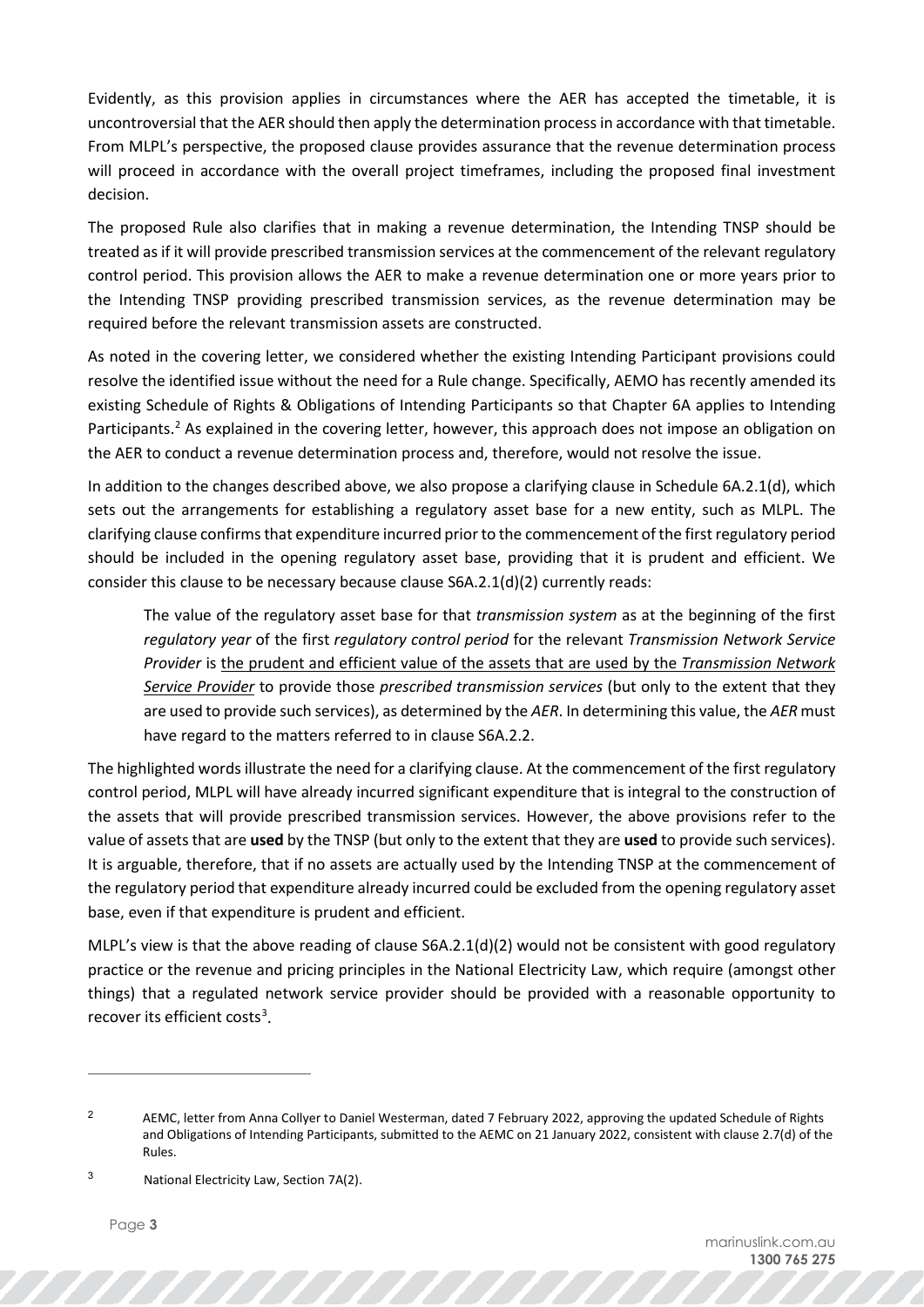Accordingly, a better reading of clause S6A.2.1(d)(2) is that the opening regulatory asset base should include the prudent and efficient value of the assets that are *required* by the Transmission Network Service Provider to provide prescribed transmission services. We recognise, however, that the current wording refers to 'used' rather than 'required', and therefore it is appropriate to include a clarifying clause to explain how clause S6A.2.1(d)(2) should be interpreted.

We have therefore proposed an additional clarifying clause which has the effect of confirming that expenditure incurred prior to the commencement of the first regulatory period should be included in the opening regulatory asset base, providing that it is prudent and efficient. Our view is that this clarifying clause is consistent with the intention of the existing Rules provisions and the revenue and pricing principles in the National Electricity Law<sup>[4](#page-7-0)</sup>.

# **3. How does the Rule change contribute to the National Electricity Objective?**

The National Electricity Objective is to promote efficient investment in, and efficient operation and use of, electricity services for the long term interests of consumers of electricity with respect to—

- (a) price, quality, safety, reliability and security of supply of electricity; and
- (b) the reliability, safety and security of the national electricity system.

The proposed Rule change will contribute to this objective by enabling MLPL and future Intending TNSPs to obtain a revenue determination prior to making a final investment decision. A Rule change that facilitates a final investment decision is consistent with promoting efficient investment in electricity services for the long term interests of consumers. Specifically, as Project Marinus has satisfied the regulatory investment test and has been identified as an actionable Integrated System Plan (ISP) project by AEMO's draft 2022 ISP, it is expected to deliver substantial net market benefits.

# **4. Consideration of the Revenue and Pricing Principles**

As the proposed Rule change relates to Chapter 6A, section 88B of the National Electricity Law states that the Commission must take into account the revenue and pricing principles in making a Rule. To assist the Commission in this regard, MLPL makes the following observations in relation to the application of the revenue and pricing principles to the proposed Rule change:

The revenue and pricing principles are expressed in terms that relate to regulated network service providers. An Intending TNSP is not a regulated network service provider. Specifically, the NEL defines a regulated network service provider as a regulated transmission system operator or a regulated distribution system operator. The NEL further defines a regulated transmission system operator as:

an owner, controller or operator of a transmission system—

- (a) who is a Registered participant; and
- (b) whose revenue from, or prices that are charged for, the provision of electricity network services are regulated under a transmission determination.

Evidently, an Intending TNSP does not satisfy the second of these conditions and, therefore, it is questionable whether the revenue and pricing principles can be applied to the proposed Rule change.

<span id="page-7-0"></span>

National Electricity Law, Section 7A(2).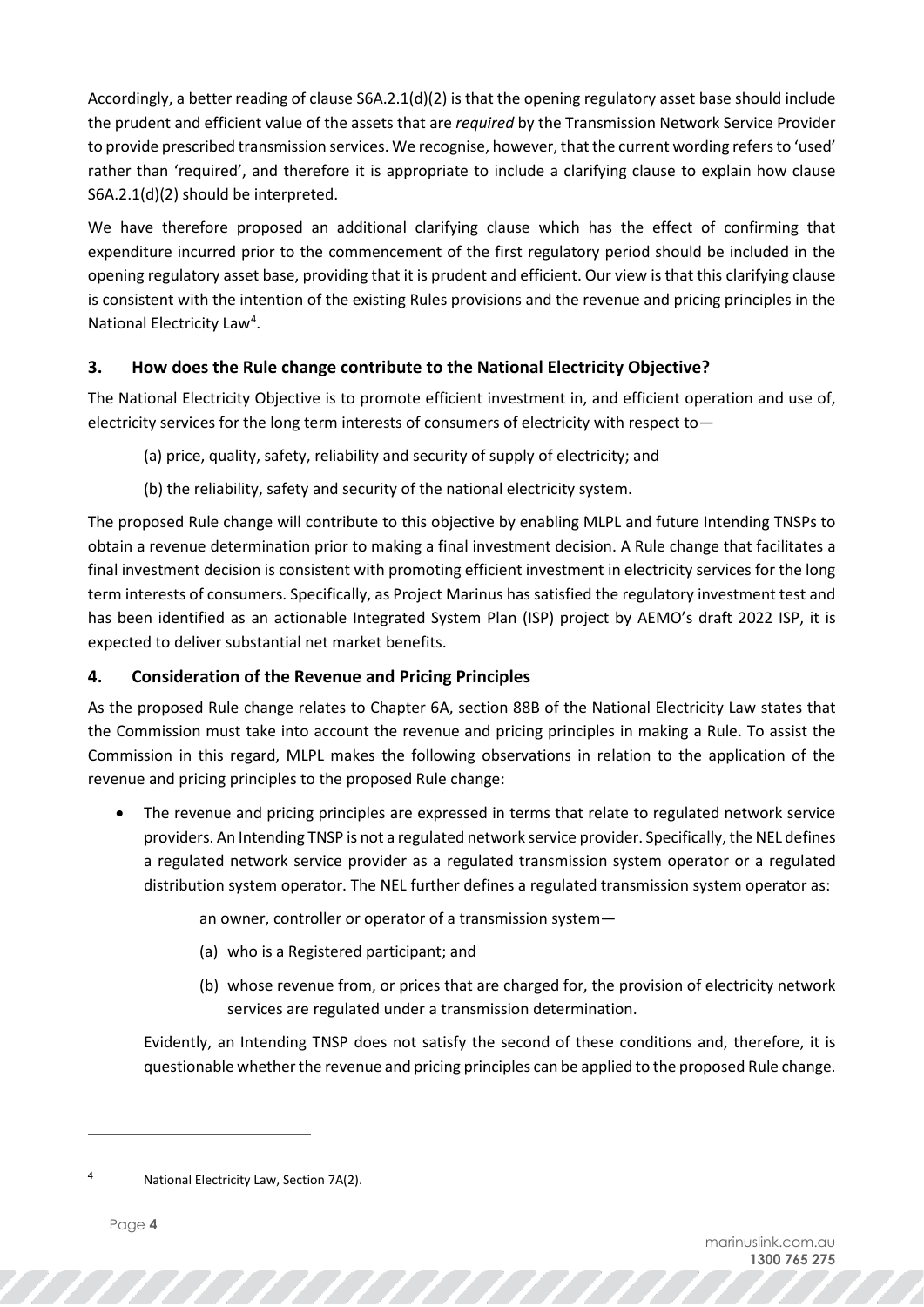Taking a broader perspective, however, MLPL notes that the proposed Rule would apply the standard Chapter 6A process to Intending TNSPs. As Chapter 6A has been developed to accord with the revenue and pricing principles, it follows that the proposed Rule change is also consistent with the revenue and pricing principles.

- Section 7A(6) of the NEL states that 'regard should be had to the economic costs and risks of the potential for under and over investment by a regulated network service provider in, as the case requires, a distribution system or transmission system with which the operator provides direct control network services.' While this revenue and pricing principle is also drafted with reference to *existing* network service providers rather than a prospective service provider, the principle captures the central rationale for the proposed Rule change which is to avoid the economic costs of underinvestment. Accordingly, MLPL regards this revenue and pricing principle as supporting the proposed Rule change.
- As noted in the previous section, Section 7A(2) of the NEL is also relevant to the proposed clarifying provision regarding the inclusion of prudent and efficient expenditure in the opening regulatory asset base for an Intending TNSP. In particular, prudent and efficient expenditure that has been incurred prior to the commencement of the first regulatory period should be included in the opening regulatory asset base. If prudent and efficient expenditure is not recognised in the opening regulatory asset base, new TNSPs will be denied the opportunity to recover their efficient costs, contrary to Section 7A(2) of the NEL.

# **5. Costs, benefits and expected impacts of the proposed Rule change**

A Rule change request must provide an explanation of the expected benefits and costs of the proposed change and the potential impacts of the change on those likely to be affected.<sup>[5](#page-8-0)</sup> In relation to the benefits of the proposed Rule change, we note that:

- It facilitates timely and efficient investment decision-making by Intending TNSPs by allowing the AER to make a revenue determination in advance of constructing transmission assets;
- The potential net benefit from Project Marinus was identified as approximately \$4.6 billion in AEMO's draft 2022 ISP and, therefore, establishing an appropriate revenue setting process for an Intending TNSP, such as MLPL, is likely to deliver substantial benefits to consumers; and
- The proposed Rule applies the existing Chapter 6A revenue determination process to Intending TNSPs, which is a well-accepted process that is understood by stakeholders and consumers.

In relation to the costs of the Rule change, we note that:

• The AER will be required to consider an application made by an Intending TNSP and to assess whether the proposed timetable for the revenue determination process is reasonable in the circumstances. The cost of this assessment to the AER is likely to be modest.

<span id="page-8-0"></span><sup>5</sup> National Electricity (South Australia) Regulations under the National Electricity (South Australia) Act 1996, section 8.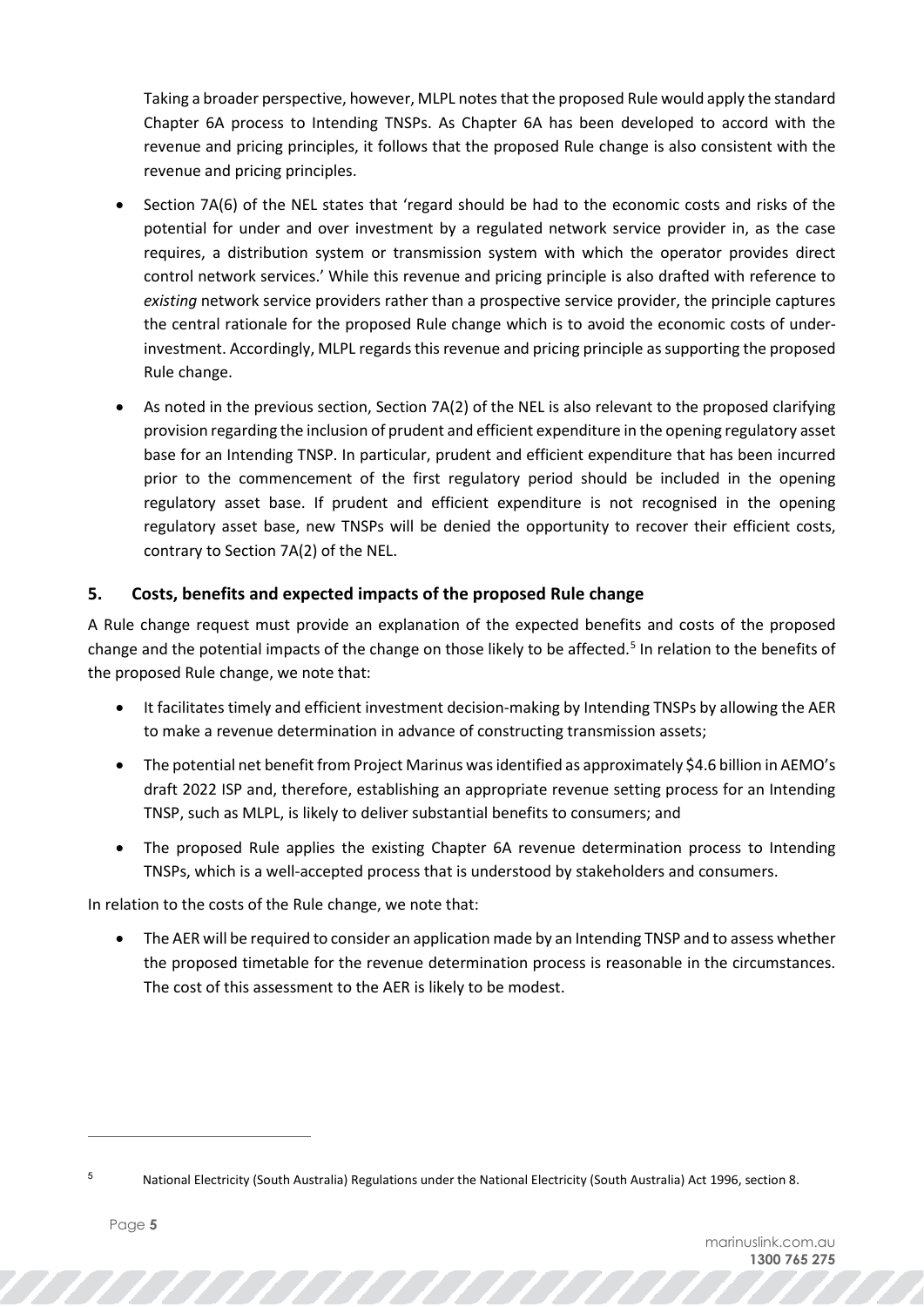• The AER will be required to undertake revenue determinations in circumstances where there is no guarantee that the Intending TNSP will provide prescribed transmission services. Similarly, stakeholders and consumers will be engaged in a consultation exercise that may ultimately not deliver prescribed transmission services. Accordingly, there is a low to moderate risk that the revenue determination and the associated stakeholder consultation will prove to be unnecessary.

In our view, these costs are modest when compared against the potential benefit to consumers of promoting efficient and timely investment in a major infrastructure project, such as Project Marinus. Furthermore, we note that AEMO's draft 2022 Integrated System Plan identified both stages of Project Marinus as actionable. The costs of completing a revenue determination process is likely to be a very small percentage of the total project costs and benefits, and therefore is warranted.

The proposed Rule change will not have any impact on the National Electricity Market or market participants, as it is entirely procedural in nature. Apart from those Intending Participants seeking a transmission determination, the only other parties affected by the Rule change will be the AER, consumers and stakeholders in their respective roles in making revenue determinations for Intending TNSPs. As noted above, we do not expect the costs to be material compared to the important benefit of providing a timely revenue determination that facilitates efficient transmission network investment.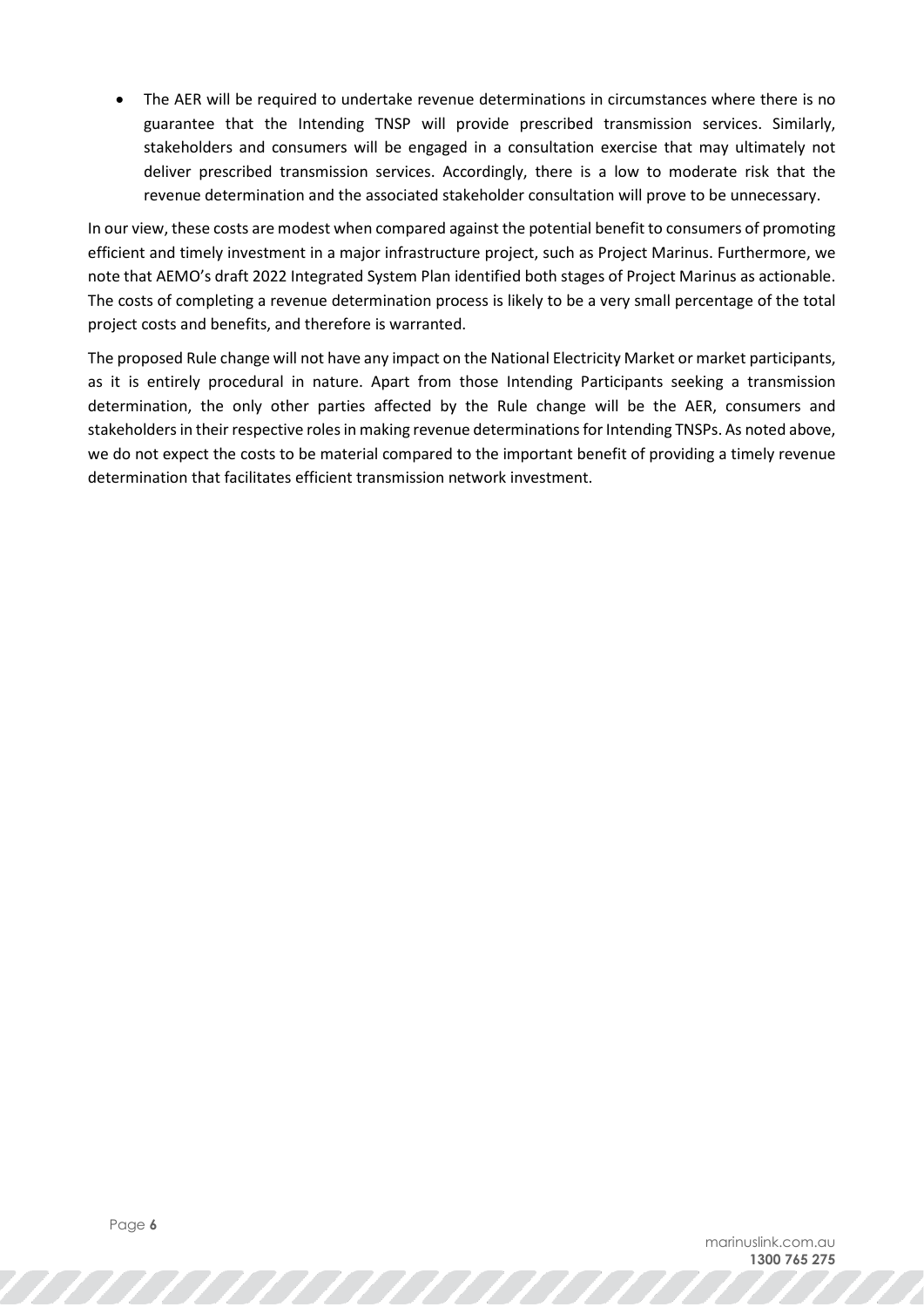# **Attachment 1 - Proposed Rule change and description– [Drafting changes to the existing Rules are underlined in the left hand column]**

| <b>Chapter 6A provisions</b>                                                                                                                                                                                                                                                                                                                                                                                                         | Reason for new or amended clause                                                                                                                                                                     |
|--------------------------------------------------------------------------------------------------------------------------------------------------------------------------------------------------------------------------------------------------------------------------------------------------------------------------------------------------------------------------------------------------------------------------------------|------------------------------------------------------------------------------------------------------------------------------------------------------------------------------------------------------|
| 6A.<br><b>Economic Regulation of Transmission Services</b>                                                                                                                                                                                                                                                                                                                                                                           |                                                                                                                                                                                                      |
| <b>Part A</b><br><b>Introduction</b>                                                                                                                                                                                                                                                                                                                                                                                                 |                                                                                                                                                                                                      |
| <b>Introduction to Chapter 6A</b><br>6A.1                                                                                                                                                                                                                                                                                                                                                                                            |                                                                                                                                                                                                      |
| 6A.1.1 Economic regulation of transmission services generally                                                                                                                                                                                                                                                                                                                                                                        |                                                                                                                                                                                                      |
| Part B of this Chapter 6A states the general obligation of the AER to make<br>(a)<br>transmission determinations for Transmission Network Service Providers<br>and Intending Transmission Network Service Providers in respect of:<br>prescribed transmission services; and<br>(1)<br>[Deleted]<br>(2)<br>where an Intending Transmission Network Service Provider is an Intending<br><i>Participant</i> registered under Chapter 2. | These amendments allow for the AER to make a<br>revenue determination for an Intending TNSP for its<br>first regulatory period, and provides a description of<br>an Intending TNSP for this purpose. |
| <b>Note</b><br>Access and connection to negotiated transmission services is governed by Chapter<br>5 of the Rules.                                                                                                                                                                                                                                                                                                                   |                                                                                                                                                                                                      |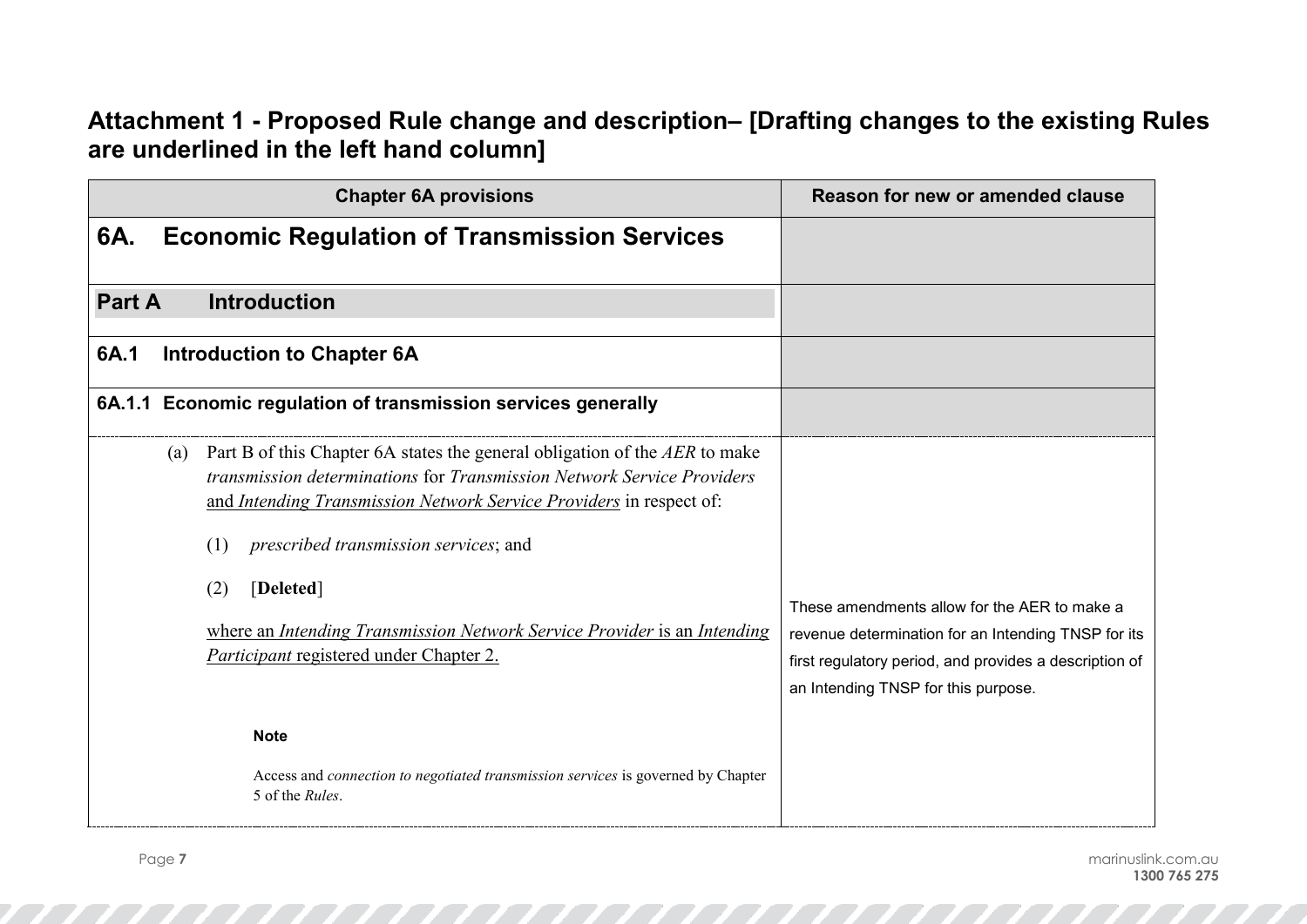|     | <b>Chapter 6A provisions</b>                                                                                                                                                                                                                                                                                                                     | Reason for new or amended clause |
|-----|--------------------------------------------------------------------------------------------------------------------------------------------------------------------------------------------------------------------------------------------------------------------------------------------------------------------------------------------------|----------------------------------|
| (b) | Part C of this Chapter 6A regulates the revenues that may be earned by<br>Transmission Network Service Providers from the provision by them of<br>transmission services that are the subject of transmission determinations.                                                                                                                     |                                  |
| (c) | [Deleted]                                                                                                                                                                                                                                                                                                                                        |                                  |
| (d) | Part E of this Chapter 6A sets out the procedure and approach for the<br>making of a transmission determination by the AER.                                                                                                                                                                                                                      |                                  |
| (e) | Part F of this Chapter 6A contains provisions regarding the disclosure, use<br>and protection of information.                                                                                                                                                                                                                                    |                                  |
| (f) | Part G of this Chapter 6A contains provisions regarding cost allocation.                                                                                                                                                                                                                                                                         |                                  |
| (g) | Part H of this Chapter 6A contains provisions regarding the <i>transmission</i><br>consultation procedures.                                                                                                                                                                                                                                      |                                  |
| (h) | Part I of this Chapter 6A contains provisions regarding Transmission Ring-<br>Fencing Guidelines.                                                                                                                                                                                                                                                |                                  |
| (i) | Part J of this Chapter 6A regulates the prices that may be charged by<br>Transmission Network Service Providers for the provision of prescribed<br>transmission services and establishes principles to be applied by providers<br>in setting prices that allow those providers to earn the whole of the<br>aggregate annual revenue requirement. |                                  |
| (j) | [Deleted]                                                                                                                                                                                                                                                                                                                                        |                                  |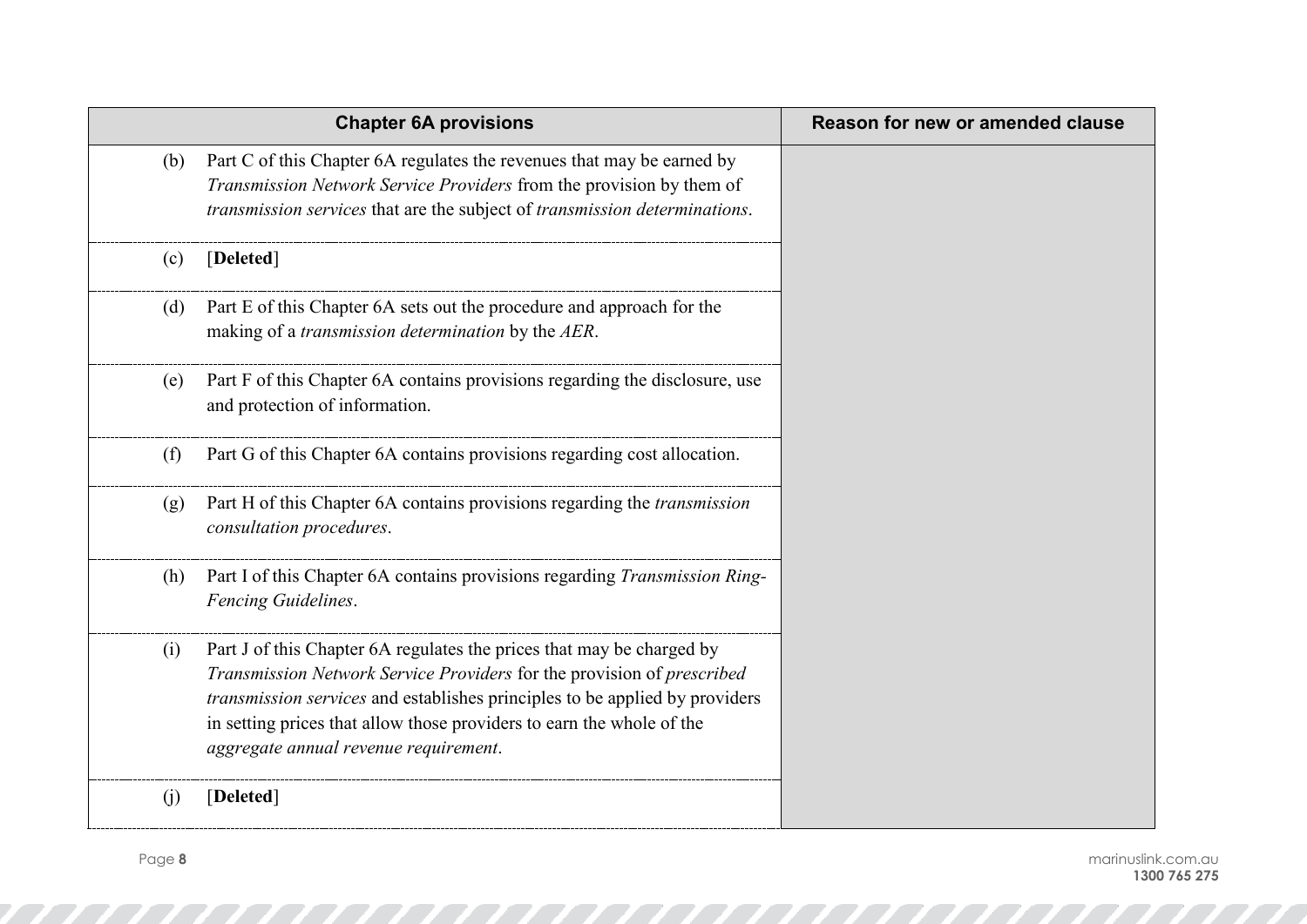|                  |     | <b>Chapter 6A provisions</b>                                                                                                                                                                                                                                                                                       | Reason for new or amended clause |
|------------------|-----|--------------------------------------------------------------------------------------------------------------------------------------------------------------------------------------------------------------------------------------------------------------------------------------------------------------------|----------------------------------|
|                  | (k) | Other transmission services provided by <i>Transmission Network Service</i><br><i>Providers (non-regulated transmission services)</i> are not subject to<br>regulation under this Chapter 6A.                                                                                                                      |                                  |
|                  | (1) | Services provided by <i>dual function assets</i> are not subject to regulation<br>under this Chapter 6A except to the extent provided in Part N of Chapter 6.                                                                                                                                                      |                                  |
|                  |     | (m) Part L sets out the requirements to prepare <i>annual benchmarking reports</i> .                                                                                                                                                                                                                               |                                  |
| 6A.1.2 [Deleted] |     |                                                                                                                                                                                                                                                                                                                    |                                  |
| 6A.1.3 [Deleted] |     |                                                                                                                                                                                                                                                                                                                    |                                  |
|                  |     | 6A.1.4 National regulatory arrangements                                                                                                                                                                                                                                                                            |                                  |
|                  | (a) | The AER is, in accordance with this Chapter 6A, responsible for the<br>economic regulation of <i>prescribed transmission services</i> provided by<br><i>Transmission Network Service Providers</i> by means of, or in connection<br>with, <i>transmission systems</i> that form part of the <i>national grid</i> . |                                  |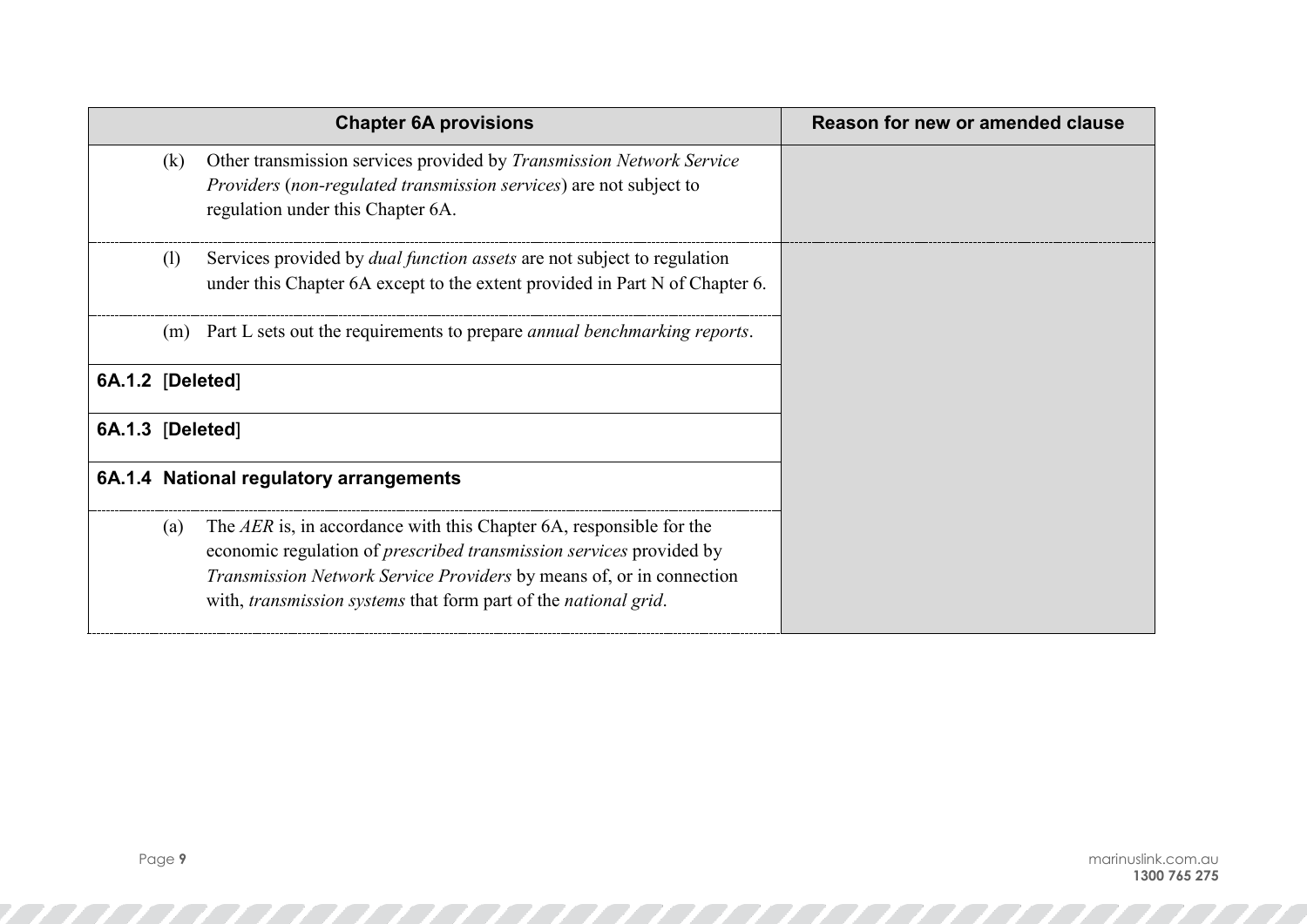|     | <b>Chapter 6A provisions</b>                                                                                                                                                                                                                                                                                                        | Reason for new or amended clause |
|-----|-------------------------------------------------------------------------------------------------------------------------------------------------------------------------------------------------------------------------------------------------------------------------------------------------------------------------------------|----------------------------------|
| (b) | Subject to any contrary determination by the AER, those parts of a<br>transmission network operating at nominal voltages between 66kV and<br>220kV that:                                                                                                                                                                            |                                  |
|     | do not operate in parallel to; and<br>(1)                                                                                                                                                                                                                                                                                           |                                  |
|     | do not provide support to,<br>(2)                                                                                                                                                                                                                                                                                                   |                                  |
|     | the higher <i>voltage transmission network</i> may be deemed by the relevant<br>Transmission Network Service Provider to be subject to the regulatory<br>arrangements for <i>distribution service</i> pricing set out in Chapter 6.                                                                                                 |                                  |
|     | 6A.1.5 Application of Chapter 6A to Market Network Service Providers                                                                                                                                                                                                                                                                |                                  |
| (a) | Notwithstanding anything contained in this Chapter 6A:                                                                                                                                                                                                                                                                              |                                  |
|     | (1) Parts B, C, and J do not regulate the revenues that may be earned by<br>Market Network Service Providers from, or the prices that may be<br>charged by Market Network Service Providers for, the provision by<br>them of <i>market network services</i> ; and<br>(2) Part E does not apply to Market Network Service Providers. |                                  |
| (b) | [Deleted]                                                                                                                                                                                                                                                                                                                           |                                  |
| (c) | [Deleted]                                                                                                                                                                                                                                                                                                                           |                                  |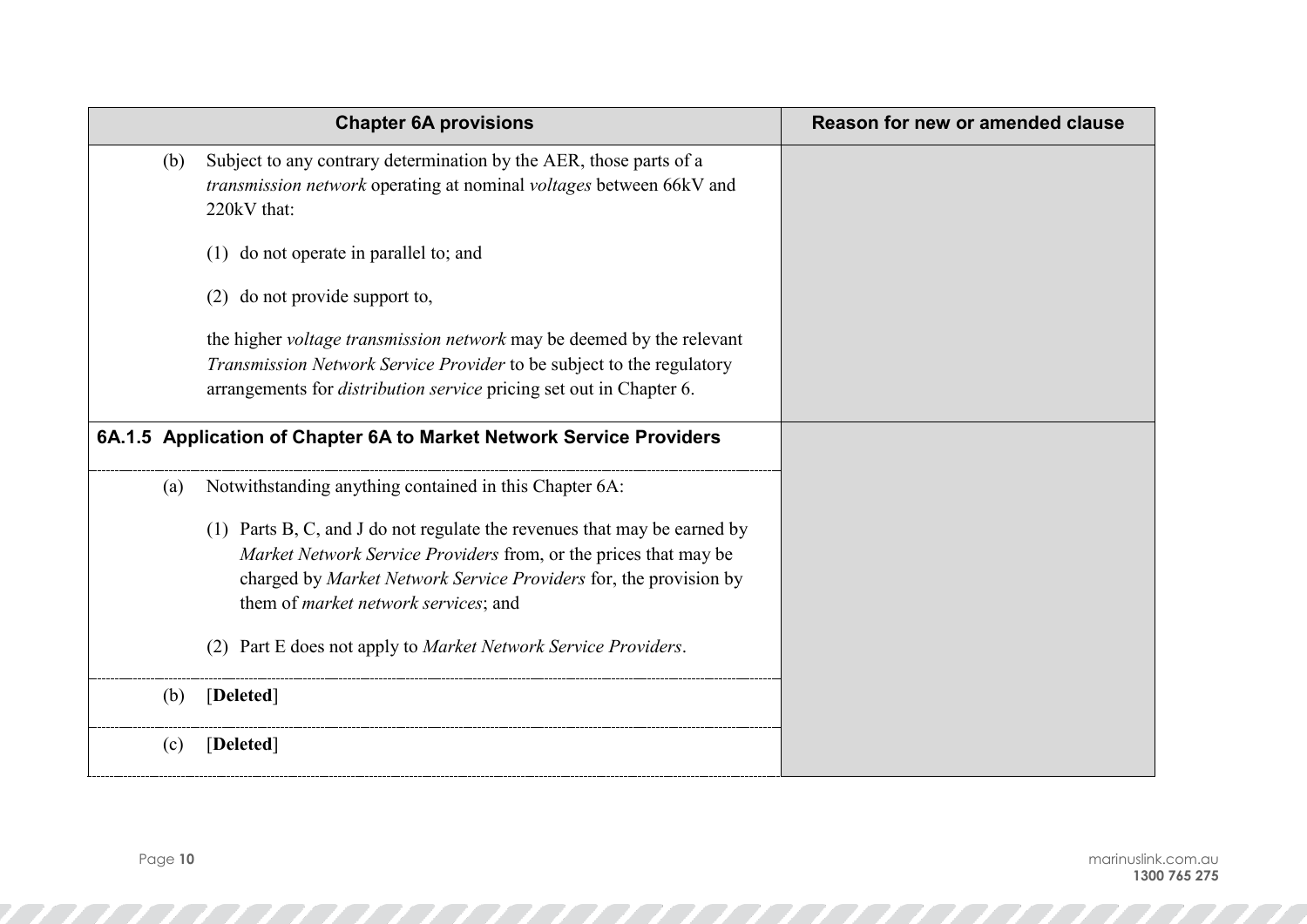|        |     | <b>Chapter 6A provisions</b>                                                                                                                                                                                                                             | Reason for new or amended clause                                                                                            |
|--------|-----|----------------------------------------------------------------------------------------------------------------------------------------------------------------------------------------------------------------------------------------------------------|-----------------------------------------------------------------------------------------------------------------------------|
|        | (d) | Rule 5.5 does not apply to disputes relating to the terms and conditions of<br>access for <i>network services</i> referred to under this clause 6A.1.5.                                                                                                  |                                                                                                                             |
|        |     | 6A.1.6 Application of Chapter 6A to AEMO and declared transmission<br>system operators                                                                                                                                                                   |                                                                                                                             |
|        | (a) | This Chapter 6A applies to AEMO in respect of the provision of shared<br>transmission services by means of, or in connection with, a declared shared<br>network subject to the exclusions, qualifications and modifications set out<br>in Schedule 6A.4. |                                                                                                                             |
|        | (b) | This Chapter 6A does not apply to AEMO as provider of <i>electricity network</i><br>services in any other capacity.                                                                                                                                      |                                                                                                                             |
|        | (c) | This Chapter 6A applies to <i>declared transmission system operators</i> subject<br>to the exclusions, qualifications and modifications set out in Schedule 6A.4<br>that expressly apply to them.                                                        |                                                                                                                             |
| 6A.1.7 |     | <b>Application of Chapter 6A to Intending Transmission Network</b>                                                                                                                                                                                       |                                                                                                                             |
|        |     | <b>Service Providers</b>                                                                                                                                                                                                                                 |                                                                                                                             |
|        | (a) | This Chapter 6A applies to Intending Transmission Network Service<br>Providers.                                                                                                                                                                          | Provides confirmation that Chapter 6A applies to an<br>Intending TNSP.                                                      |
|        | (b) | In applying Chapter 6A to an Intending Transmission Network Service<br>Provider:                                                                                                                                                                         | The following sets out specific matters to ensure<br>that Chapter 6A in its standard form will apply to<br>intending TNSPs. |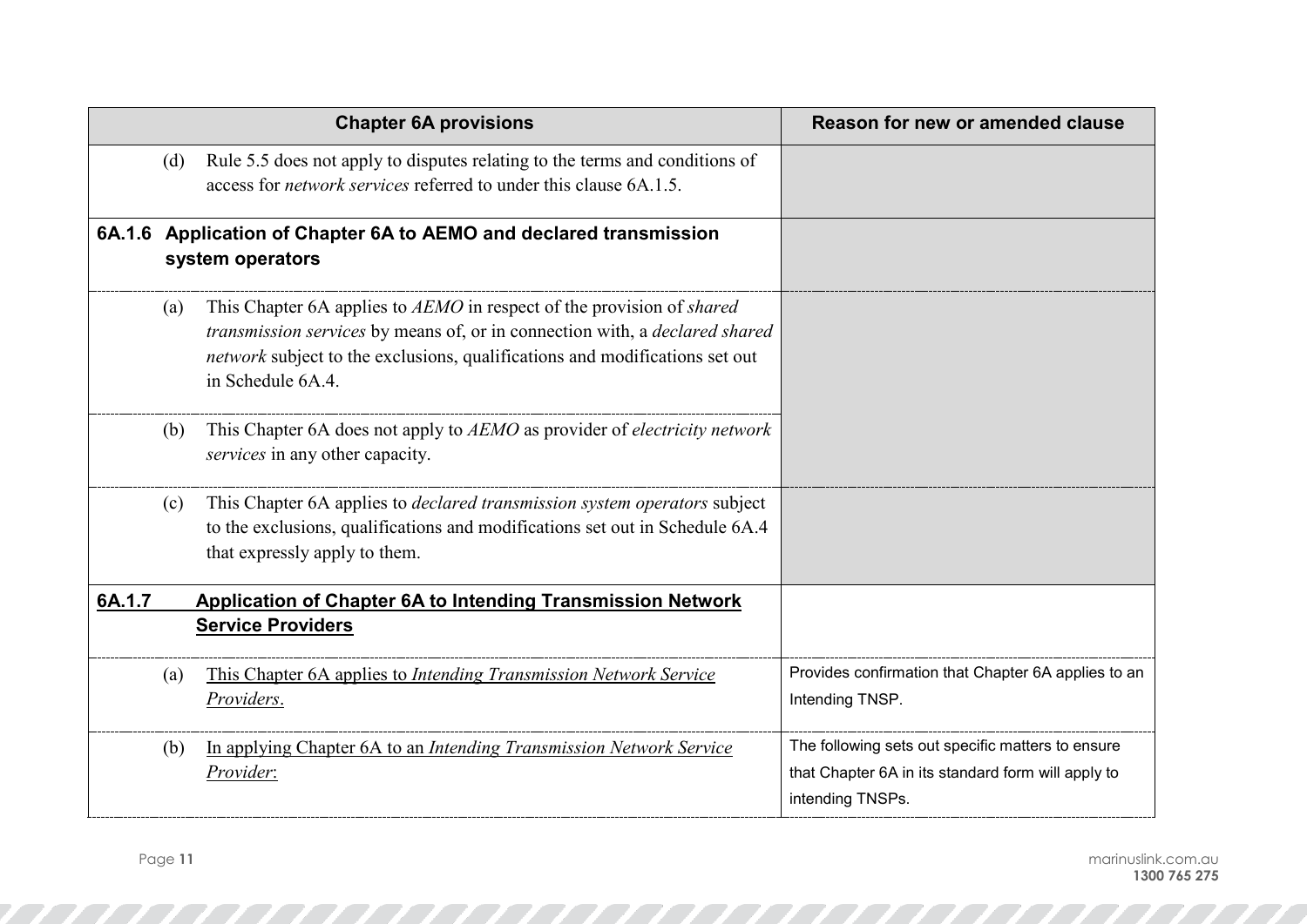| <b>Chapter 6A provisions</b>                                                                                                                                                                                                                                                                                                             | Reason for new or amended clause                                                                                                                                                                                                                                                                                                                                                                                                                                                                                                                                    |
|------------------------------------------------------------------------------------------------------------------------------------------------------------------------------------------------------------------------------------------------------------------------------------------------------------------------------------------|---------------------------------------------------------------------------------------------------------------------------------------------------------------------------------------------------------------------------------------------------------------------------------------------------------------------------------------------------------------------------------------------------------------------------------------------------------------------------------------------------------------------------------------------------------------------|
| (1) references to Transmission Network Service Provider will be read as<br>references to Intending Transmission Network Service Provider;                                                                                                                                                                                                | Ensures that Chapter 6A matters applying to<br>TNSPs will also apply to Intending TNSPs.                                                                                                                                                                                                                                                                                                                                                                                                                                                                            |
| (2) references to Transmission Network Service Provider or Network<br>Service Provider in the AER's published guidelines, methodologies,<br>models, schemes, tests or values under Chapter 6A will be read as<br>references to Intending Transmission Network Service Provider; and                                                      | Ensures that AER guidelines, schemes, models and<br>other matters that apply to TNSPs or NSPs under<br>Chapter 6A will also apply to Intending TNSPs.                                                                                                                                                                                                                                                                                                                                                                                                               |
| (3) in making a revenue determination for an Intending Transmission<br>Network Service Provider, the Intending Transmission Network<br>Service Provider will be treated as if it will provide prescribed<br>transmission services at the commencement of the relevant regulatory<br>control period.                                      | By their nature, Intending TNSPs are unlikely to be<br>providing prescribed transmission services at the<br>commencement of the regulatory period, as the<br>relevant assets may not be commissioned at that<br>time. However, it is important that a revenue<br>determination can be made by the AER, despite the<br>fact that services may not be provided at that time.<br>This clause ensures that the AER is able to make a<br>determination as if the Intending TNSP is providing<br>prescribed transmission services from the<br>commencement of the period. |
| <b>Note</b><br>Clause $6A.1.7(b)(3)$ allows for the AER to make a <i>revenue determination</i> one<br>or more years prior to the Intending Transmission Network Service Provider<br>providing prescribed transmission services, as the revenue determination may<br>be required before the relevant transmission assets are constructed. | See above explanation. This note is intended to<br>ensure that the rationale for the provisions is<br>understood by the AER and stakeholders.                                                                                                                                                                                                                                                                                                                                                                                                                       |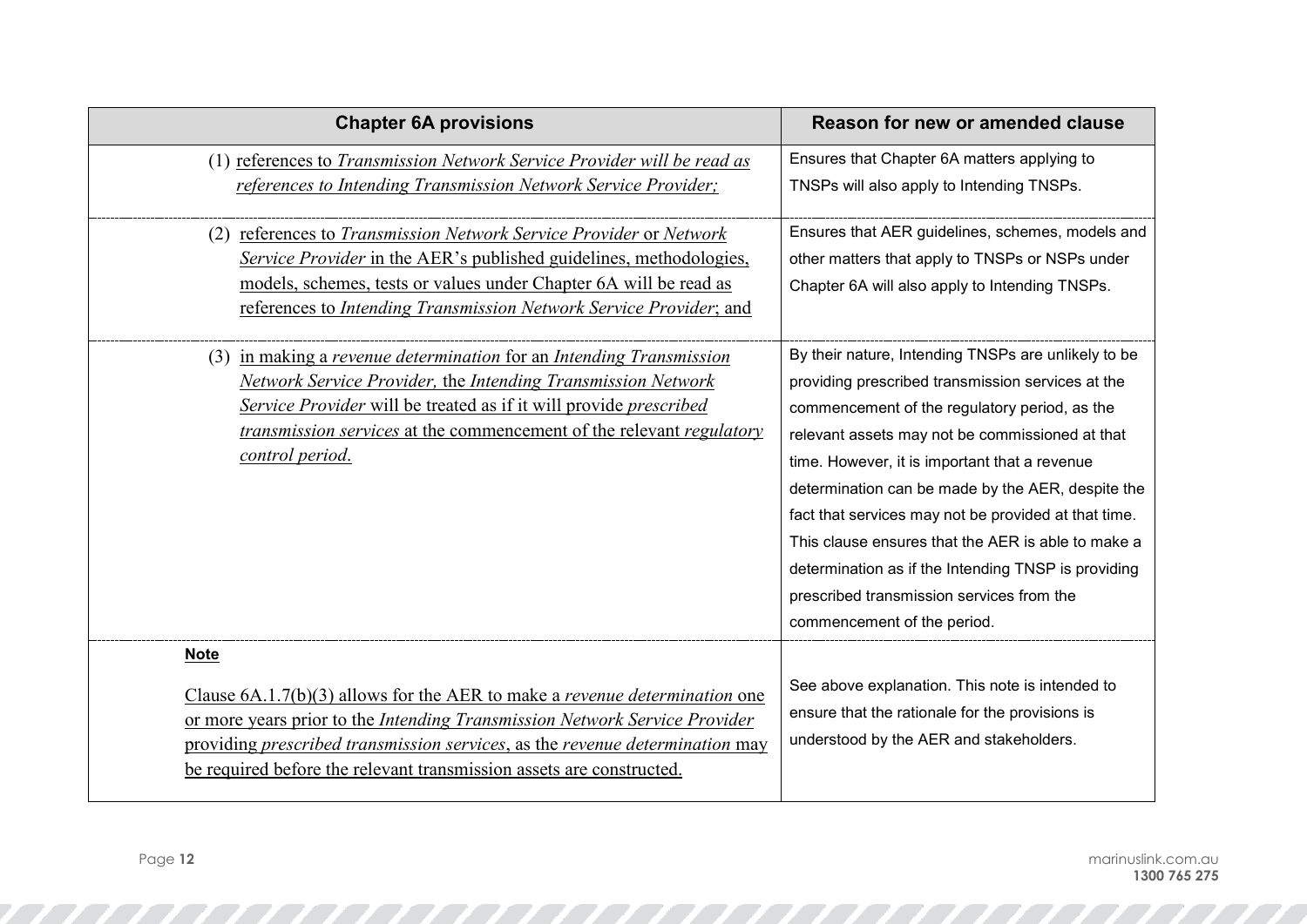|        | <b>Chapter 6A provisions</b>                                                                                                                                  | Reason for new or amended clause                                                                                                                                                                                                                                                                   |
|--------|---------------------------------------------------------------------------------------------------------------------------------------------------------------|----------------------------------------------------------------------------------------------------------------------------------------------------------------------------------------------------------------------------------------------------------------------------------------------------|
| 6A.1.8 | <b>Application for a Revenue Determination</b>                                                                                                                |                                                                                                                                                                                                                                                                                                    |
| (a)    | This clause applies to an Intending Transmission Network Service Provider<br>seeking a revenue determination under Chapter 6A.                                | This clause explains that 6A.1.8 applies to<br>Intending TNSPs that are seeking a revenue<br>determination.                                                                                                                                                                                        |
| (b)    | An Intending Transmission Network Service Provider may lodge an<br>application to the AER to commence the revenue determination process<br>under Chapter 6A.  | This clause enables an Intending TNSP to lodge an<br>application to the AER to commence a revenue<br>determination process. There is no requirement for<br>an Intending TNSP to lodge an application.                                                                                              |
| (c)    | The applicant must include the following information:                                                                                                         | This clause sets out the matters that must be<br>addressed by the Intending TNSP in its application<br>to the AER.                                                                                                                                                                                 |
|        | (1) evidence that it is registered as an <i>Intending Participant</i> that intends to<br>carry out the activities of a Transmission Network Service Provider; | The Intending TNSP must be registered with AEMO<br>as an Intending Participant.                                                                                                                                                                                                                    |
|        | (2) the proposed regulatory control period, its commencement date and<br>duration;                                                                            | The application must set out the proposed<br>regulatory period.                                                                                                                                                                                                                                    |
|        | (3) the proposed timetable for the revenue determination process consistent<br>with the requirements of Part E of Chapter 6A; and                             | The application must set out a proposed timetable<br>for matters associated with a revenue determination<br>process and must accord with the relevant<br>requirements of Chapter 6A in this regard. This<br>clause therefore ensures that the timetable reflects<br>a standard Chapter 6A process. |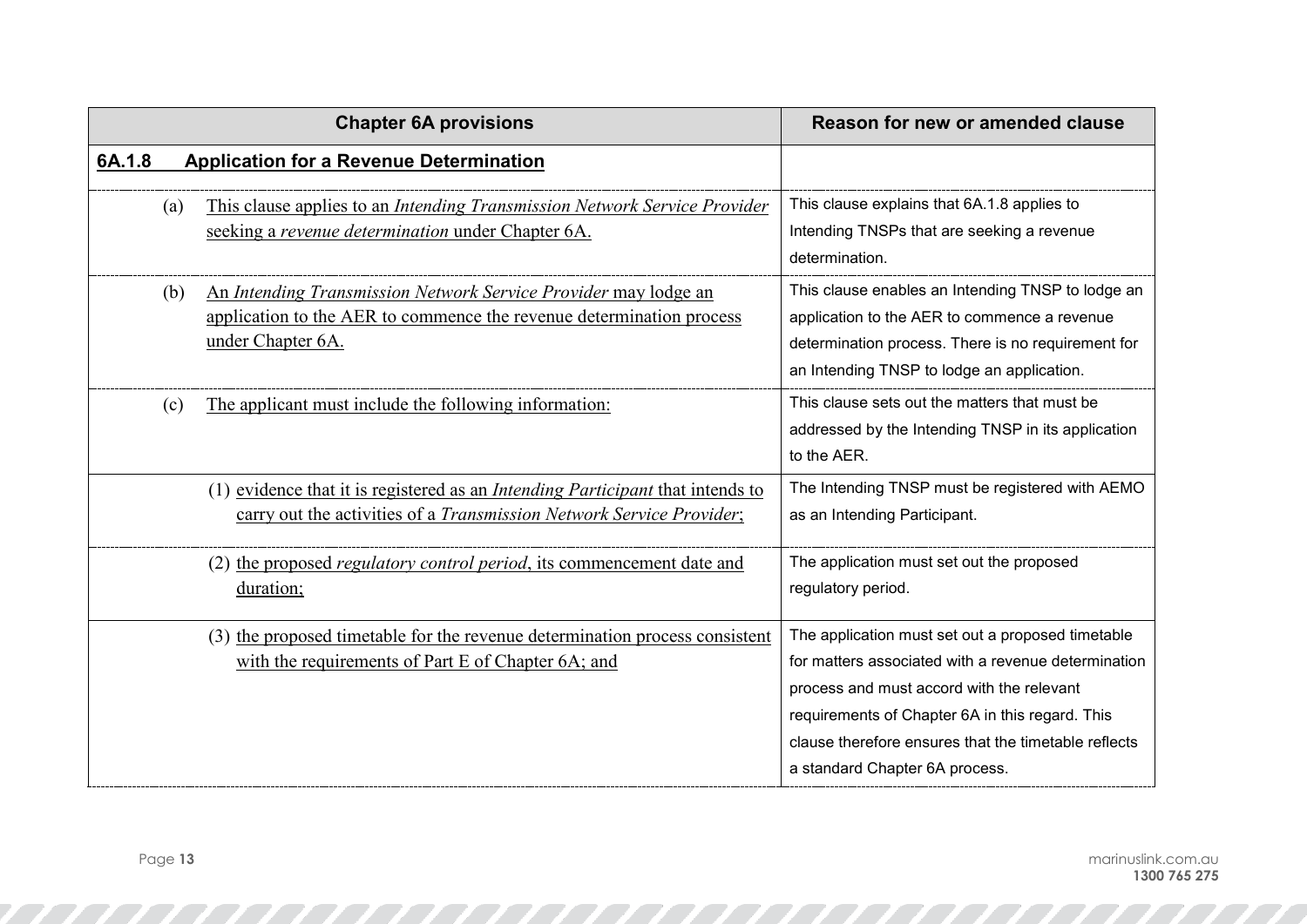| <b>Chapter 6A provisions</b>                                                                                                                                                                                                                                                     | Reason for new or amended clause                                                                                                                                                                                                                                                                                                |
|----------------------------------------------------------------------------------------------------------------------------------------------------------------------------------------------------------------------------------------------------------------------------------|---------------------------------------------------------------------------------------------------------------------------------------------------------------------------------------------------------------------------------------------------------------------------------------------------------------------------------|
| an explanation as to why the proposals in (b) and (c) are reasonable,<br>(4)<br>having regard to the timeframes required to construct any new<br>transmission assets and when the entity expects to commence providing<br><i><u><b>prescribed transmission services.</b></u></i> | The application must provide sufficient information<br>to enable the AER to assess the Intending<br>Participant's likelihood of providing prescribed<br>transmission services during the proposed<br>regulatory control period, and which justifies the<br>commencement of a revenue determination<br>process under Chapter 6A. |
| The AER must approve and publish the proposed timetable specified in<br>(d)<br>clause $6A.1.8(c)(2)$ , if the AER is satisfied that:                                                                                                                                             | Provides for the following matters to be considered<br>by the AER in making a decision on the Intending<br>Participant's application for a revenue determination<br>process to be undertaken.                                                                                                                                   |
| the applicant is registered as an <i>Intending Participant</i> that intends to<br>(1)<br>carry out the activities of a Transmission Network Service Provider;                                                                                                                    | The Intending TNSP must be registered with AEMO<br>as an Intending Participant.                                                                                                                                                                                                                                                 |
| the applicant is expected to provide prescribed transmission services<br>(2)<br>during the proposed regulatory control period;                                                                                                                                                   | The AER must assess whether it considers that the<br>Intending Participant is expected to provide<br>prescribed transmission services during the<br>proposed regulatory period.                                                                                                                                                 |
| the proposed timetable is consistent with Part E of Chapter 6A; and<br>(3)                                                                                                                                                                                                       | The AER must assess whether the Intending<br>Participant's proposed timetable is in accordance<br>with relevant Chapter 6A timeframes for a revenue<br>determination process.                                                                                                                                                   |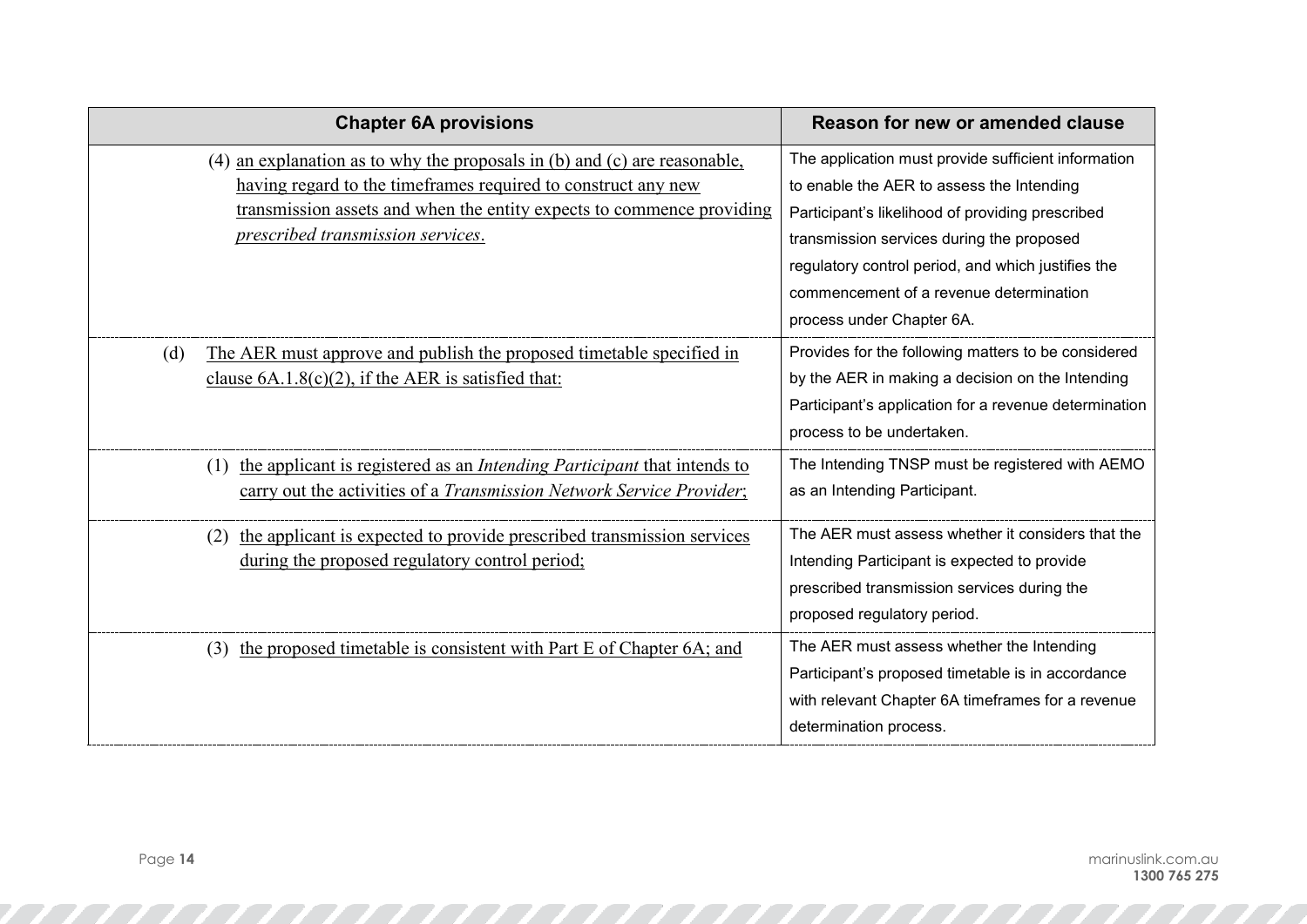| <b>Chapter 6A provisions</b>                                                                                                                                                                        | Reason for new or amended clause                                                                                                                                                                                                                                                                                                                  |
|-----------------------------------------------------------------------------------------------------------------------------------------------------------------------------------------------------|---------------------------------------------------------------------------------------------------------------------------------------------------------------------------------------------------------------------------------------------------------------------------------------------------------------------------------------------------|
| the proposed timetable is reasonable.<br>(4)                                                                                                                                                        | The AER must also assess whether the proposed<br>timetable is reasonable. For example, it may<br>consider the timing of the Intending TNSP's<br>decision making in relation to project<br>commencement and asset construction.                                                                                                                    |
| If the AER is not satisfied in relation to one or more of the matters in<br>(e)<br>$6A.1.8(d)$ , the AER must write to the applicant:                                                               | The following matters set out matters that the AER<br>must address if it considers the application does not<br>meet relevant requirements.                                                                                                                                                                                                        |
| proposing an alternative timetable that the AER considers to be<br>(1)<br>reasonable; or                                                                                                            | The AER must propose an alternative timetable if it<br>considers that the proposed timetable is not<br>reasonable under the circumstances.                                                                                                                                                                                                        |
| rejecting the application.<br>(2)<br>The AER must explain the reasons for its decision and provide the<br>applicant with an opportunity to lodge a new application or accept the<br>AER's decision. | The AER may reject the application for a revenue<br>determination process to be undertaken for the<br>Intending TNSP, and if so, it must explain the<br>reasons for its rejection. If it does reject the<br>application, the AER must provide the Intending<br>TNSP with an opportunity to lodge a new<br>application or accept the AER decision. |
| If the AER does not make a decision within 20 business days of receiving<br>(f)<br>the application, the AER is taken to have accepted the proposed timetable<br>as reasonable.                      | This clause provides for an application taken to be<br>accepted by the AER, if it does not make a decision<br>within 20 business days. This ensures that there is<br>a maximum timeframe in place for consideration of<br>the application.                                                                                                        |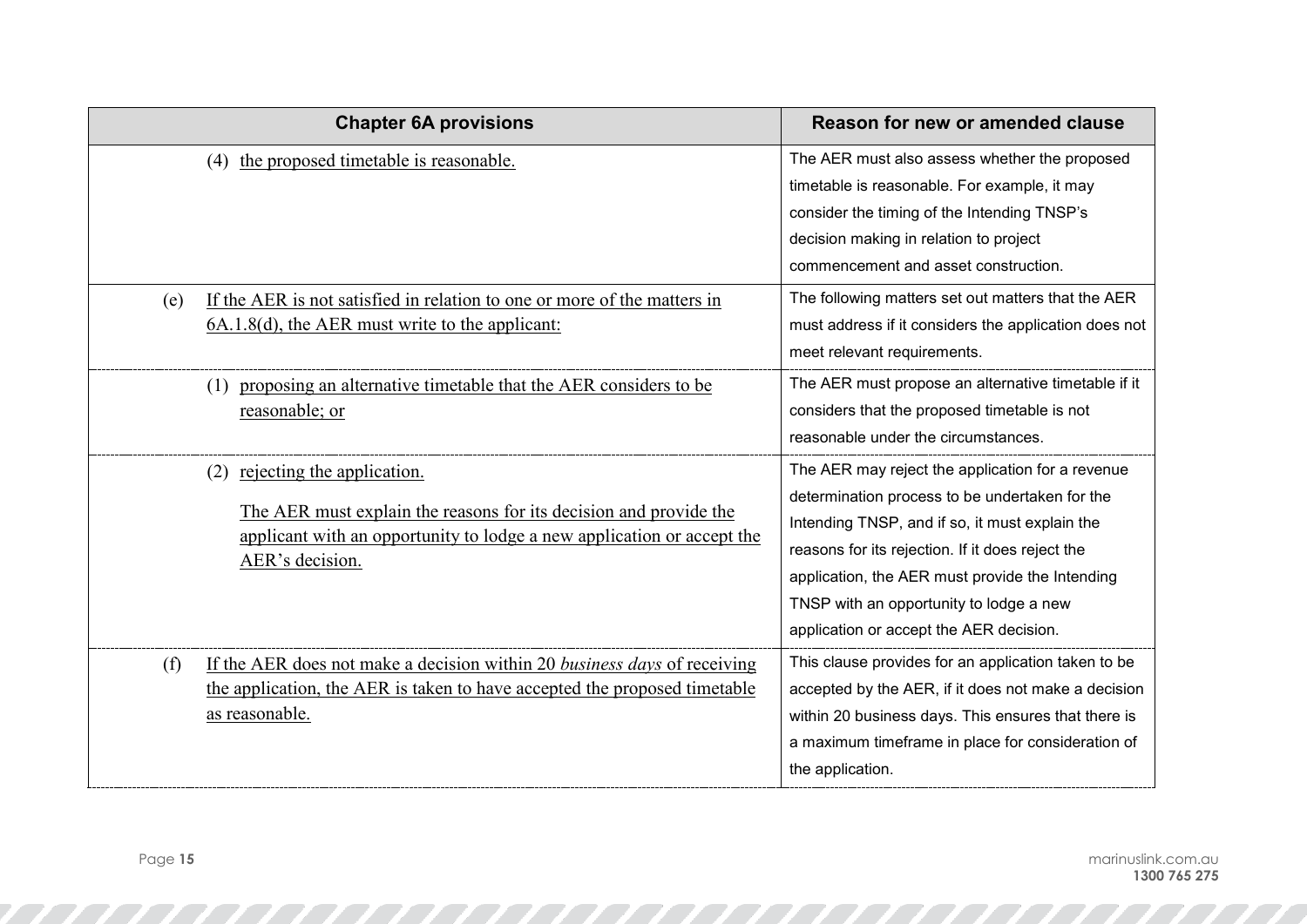|               | <b>Chapter 6A provisions</b>                                                                                                                                                                                                                                                                                                 | Reason for new or amended clause                                                                                                                                                                                                                                                                                             |
|---------------|------------------------------------------------------------------------------------------------------------------------------------------------------------------------------------------------------------------------------------------------------------------------------------------------------------------------------|------------------------------------------------------------------------------------------------------------------------------------------------------------------------------------------------------------------------------------------------------------------------------------------------------------------------------|
| (g)           | If the AER accepts the proposed timetable, the AER must conduct the<br>revenue determination in accordance with that timetable, including by<br>making requests for submissions from the Intending Transmission Network<br><i><u>Service Provider in accordance with clauses 6A.10.1B(b)(2) and</u></i><br>$6A.10.1(a)(2)$ . | This clause confirms that the standard Chapter 6A<br>process for a revenue determination applies to the<br>Intending TNSP after acceptance by the AER of the<br>application. It also requires the AER to take steps,<br>such as seek a Revenue Proposal at the<br>appropriate time, consistent with the agreed<br>timetable. |
| <b>Part B</b> | <b>Transmission Determinations Generally</b>                                                                                                                                                                                                                                                                                 |                                                                                                                                                                                                                                                                                                                              |
| 6A.2          | <b>Transmission Determinations</b>                                                                                                                                                                                                                                                                                           |                                                                                                                                                                                                                                                                                                                              |
| 6A.2.1        | Duty of AER to make transmission determinations<br>The AER must make transmission determinations for Transmission Network<br>Service Providers and Intending Transmission Network Service Providers in<br>accordance with this Chapter 6A in respect of:<br>prescribed transmission services; and<br>(1)<br>[Deleted]<br>(2) | This amendment confirms that the AER must make<br>revenue determinations for Intending TNSPs.                                                                                                                                                                                                                                |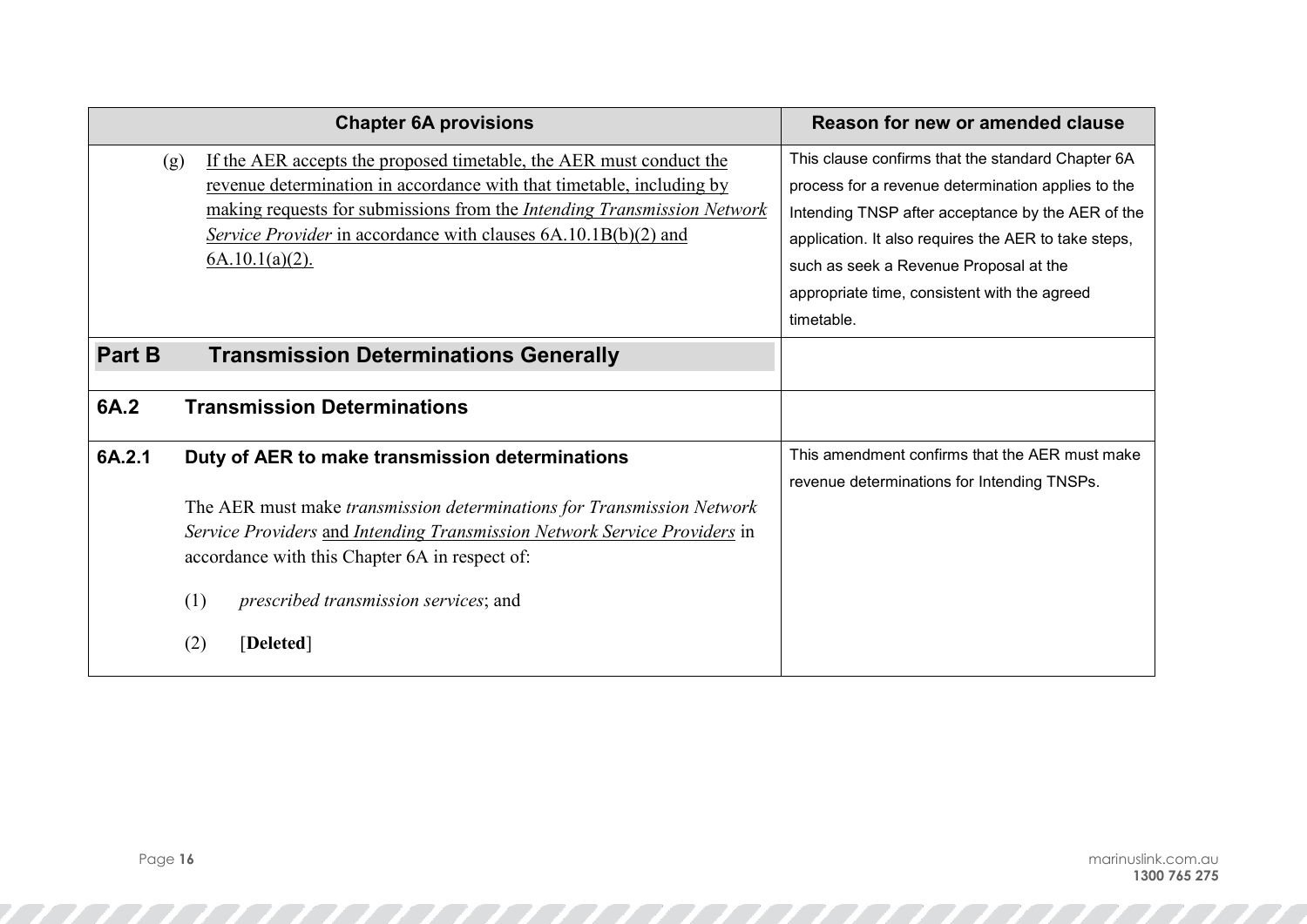| <b>Chapter 6A provisions</b>                                                                                                                                                                                                                                                                                                                                                                                                                                                                                                                                                                                               | Reason for new or amended clause |
|----------------------------------------------------------------------------------------------------------------------------------------------------------------------------------------------------------------------------------------------------------------------------------------------------------------------------------------------------------------------------------------------------------------------------------------------------------------------------------------------------------------------------------------------------------------------------------------------------------------------------|----------------------------------|
| <b>Schedule 6A.2 Regulatory Asset Base</b>                                                                                                                                                                                                                                                                                                                                                                                                                                                                                                                                                                                 |                                  |
| <b>S6A.2.1</b><br>Establishment of opening regulatory asset base for a regulatory<br>control period                                                                                                                                                                                                                                                                                                                                                                                                                                                                                                                        |                                  |
| <b>Other transmission systems</b><br>(d)                                                                                                                                                                                                                                                                                                                                                                                                                                                                                                                                                                                   |                                  |
| (1) This paragraph (d) applies to a <i>transmission system</i> not referred to in<br>paragraphs (c) or (e), when <i>prescribed transmission services</i> that are<br>provided by means of, or in connection with, that system are to be<br>regulated under a revenue determination.                                                                                                                                                                                                                                                                                                                                        |                                  |
| (2) The value of the regulatory asset base for that <i>transmission system</i> as at<br>the beginning of the first regulatory year of the first regulatory control<br>period for the relevant Transmission Network Service Provider is the<br>prudent and efficient value of the assets that are used by the<br>Transmission Network Service Provider to provide those prescribed<br>transmission services (but only to the extent that they are used to<br>provide such services), as determined by the $AER$ . In determining this<br>value, the $AER$ must have regard to the matters referred to in clause<br>S6A.2.2. |                                  |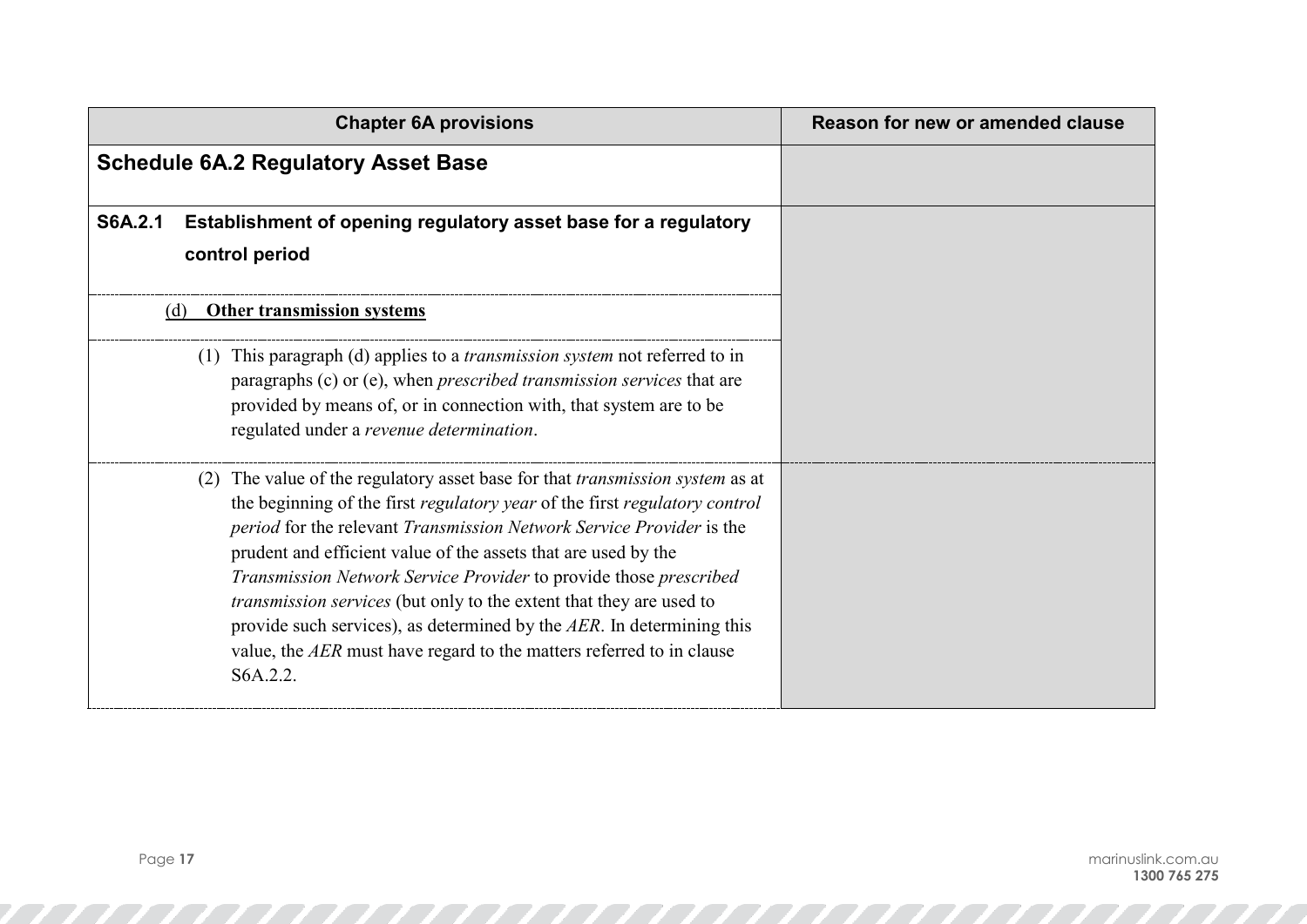| <b>Chapter 6A provisions</b>                                                                                                                                                                                                                                                                                                                                                                                                                                                                                          | Reason for new or amended clause                                                                                                                                                                                                                                                                                                               |
|-----------------------------------------------------------------------------------------------------------------------------------------------------------------------------------------------------------------------------------------------------------------------------------------------------------------------------------------------------------------------------------------------------------------------------------------------------------------------------------------------------------------------|------------------------------------------------------------------------------------------------------------------------------------------------------------------------------------------------------------------------------------------------------------------------------------------------------------------------------------------------|
| (3) The value of the regulatory asset base for that <i>transmission system</i> as at<br>the beginning of the first regulatory year of any subsequent regulatory<br>control period must be determined by rolling forward the value of the<br>regulatory asset base for that <i>transmission system</i> as at the beginning of<br>the first regulatory year of the first regulatory control period in<br>accordance with this schedule.                                                                                 |                                                                                                                                                                                                                                                                                                                                                |
| (4) For the avoidance of doubt, in applying clause $(d)(2)$ to an <i>Intending</i><br>Transmission Network Service Provider, the value of the regulatory<br>asset base at the beginning of the first regulatory year of the first<br>regulatory control period must include the prudent and efficient<br>expenditure incurred or will be incurred prior to the commencement of<br>the regulatory control period. In determining this value, the AER must<br>have regard to the matters referred to in clause S6A.2.2. | Enables an opening regulatory asset base to be<br>established for the commencement of the Intending<br>TNSP's first regulatory period, with the AER to<br>make that determination after assessing the<br>prudency and efficiency of expenditure incurred, or<br>expected to be incurred, prior to the start of the first<br>regulatory period. |
|                                                                                                                                                                                                                                                                                                                                                                                                                                                                                                                       | An Intending TNSP is likely to be undertaking<br>expenditure prior to the commencement of the first<br>regulatory period, so this clause provides for<br>recognition of that expenditure so that it can be<br>included in the opening regulatory asset base for<br>the first regulatory period.                                                |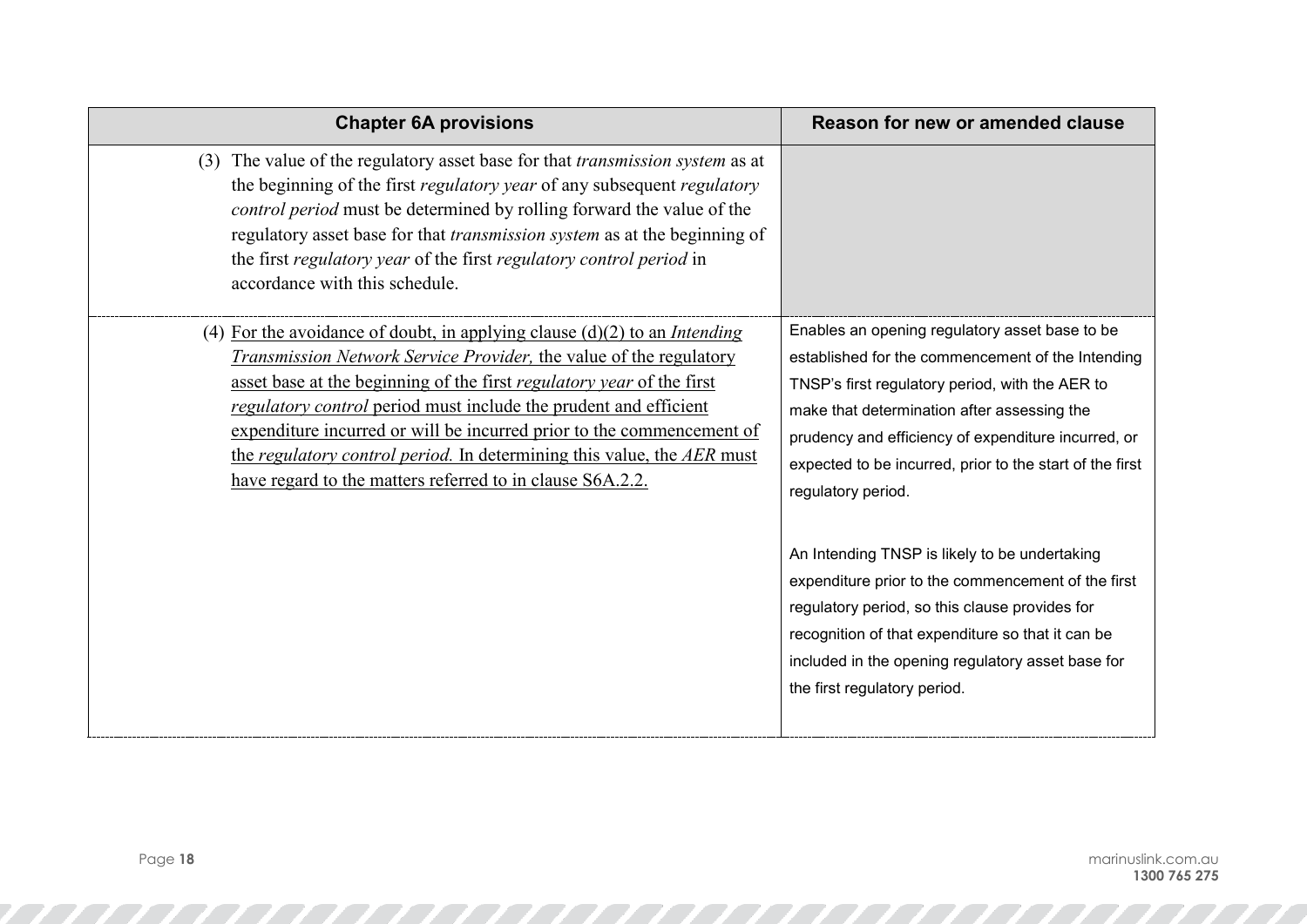| <b>Chapter 6A provisions</b> |                                                                                                                                                                                                                                                | Reason for new or amended clause                                                                                           |
|------------------------------|------------------------------------------------------------------------------------------------------------------------------------------------------------------------------------------------------------------------------------------------|----------------------------------------------------------------------------------------------------------------------------|
| <b>Glossary</b>              |                                                                                                                                                                                                                                                |                                                                                                                            |
|                              | <b>Intending Transmission Network Service Provider</b><br>An Intending Transmission Network Service Provider is an Intending<br>Participant registered under Chapter 2 that is intending to act as a<br>Transmission Network Service Provider. | This provides a definition of Intending TNSP that is<br>included in Chapter 6A as a result of the proposed<br>Rule change. |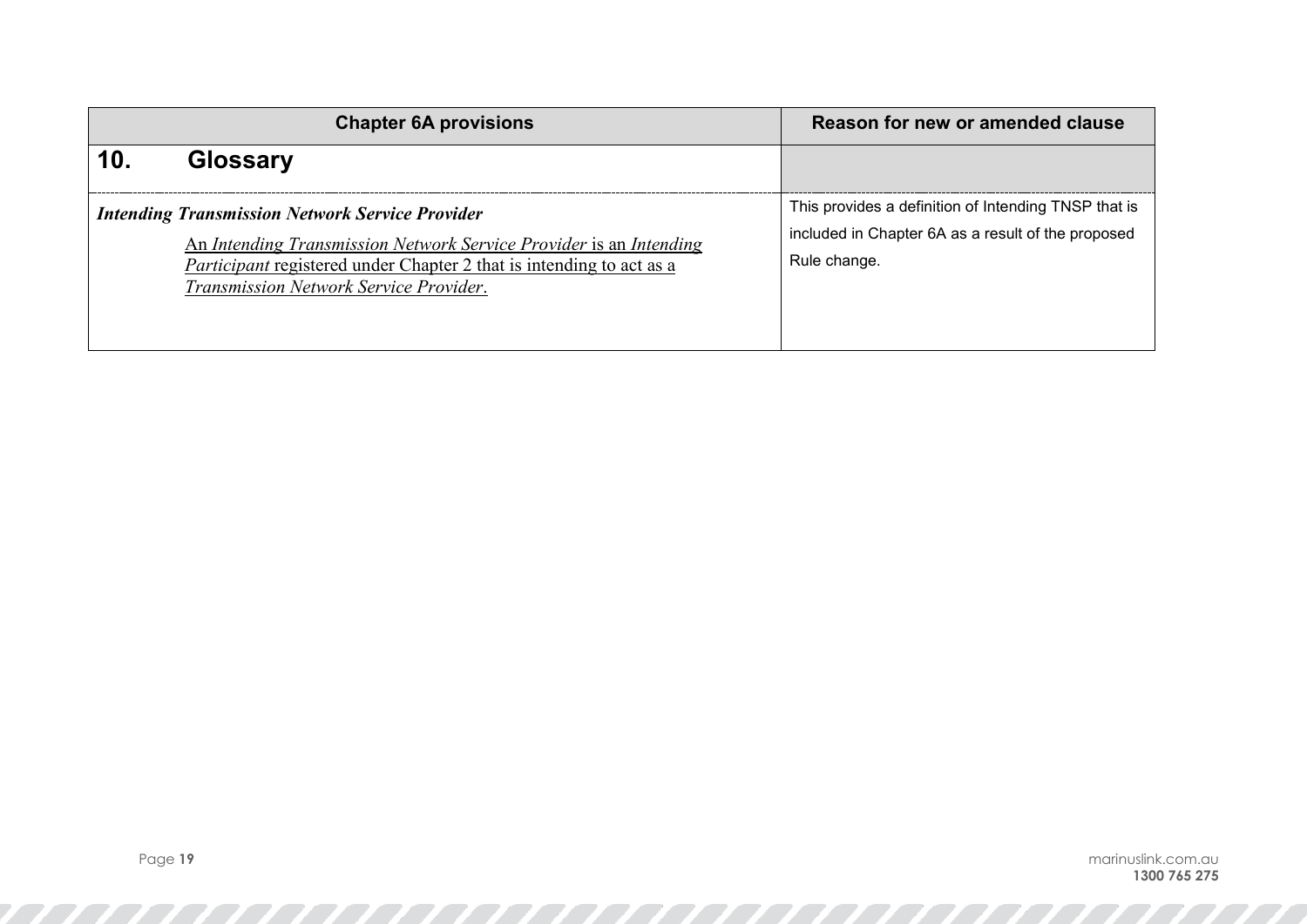# **Attachment 2 – Question & Answer Briefing**

## **Q1. Why is a Rule change required?**

**A1.** The current Rules do not allow the AER to make a revenue determination for an Intending TNSP, i.e. for an entity that AEMO has registered as intending to provide prescribed transmission services, but does not currently do so. Investors in a regulated transmission asset are unlikely to commit funding to a major transmission project, such as Project Marinus, in the absence of confidence in the regulated revenue stream and major financial drivers, such as the AER's capital expenditure allowance for the project.

## **Q2. Is MLPL asking for more revenue certainty or earlier revenue timing compared to other TNSPs?**

- **A2.** No. We are seeking a standard regulatory approach to apply to MLPL, with no special treatment of early recovery of revenue. The only difference in our Rule change is that a revenue determination may be made in advance of the Intending TNSP providing prescribed transmission services. The early making of a revenue determination will facilitate the investment decision (as investors will be able to make a decision in the knowledge of the AER's approach to issues such as the opening regulatory asset base and the capital expenditure allowance). However, the early publication of the revenue determination does not mean that MLPL will recover revenue any sooner than any other TNSP that is investing in a new project.
- **Q3. Is this Rule change another version of the TransGrid and ElectraNet Rule change relating to financeability of major transmission projects, which was rejected by the AEMC?**
- **A3.** No. As explained in our answer to Q2, this Rule change is not seeking any change to the existing revenue setting processes that apply to existing TNSPs.
- **Q4. You claim that the Rule change will apply the standard regulatory process, but you are proposing a change to the provisions relating to the regulatory asset base? How do you reconcile these two positions?**
- **A4.** In reviewing the existing Chapter 6A provisions, we found a possible interpretation issue relating to a clause in Schedule 6.2. As far as we are aware, this clause has never been applied by the AER in practice and therefore its interpretation has not been clarified. Our view is that the opening regulatory asset base for an Intending TNSP should include expenditure incurred prior to the commencement of the regulatory period, providing that the expenditure is considered by the AER to be prudent and efficient. We have therefore proposed an additional provision to clarify this issue. Our proposed clarification is entirely consistent with good regulatory practice and the revenue and pricing principles in the National Electricity Law. As such, we are not seeking any change to the standard regulatory process.